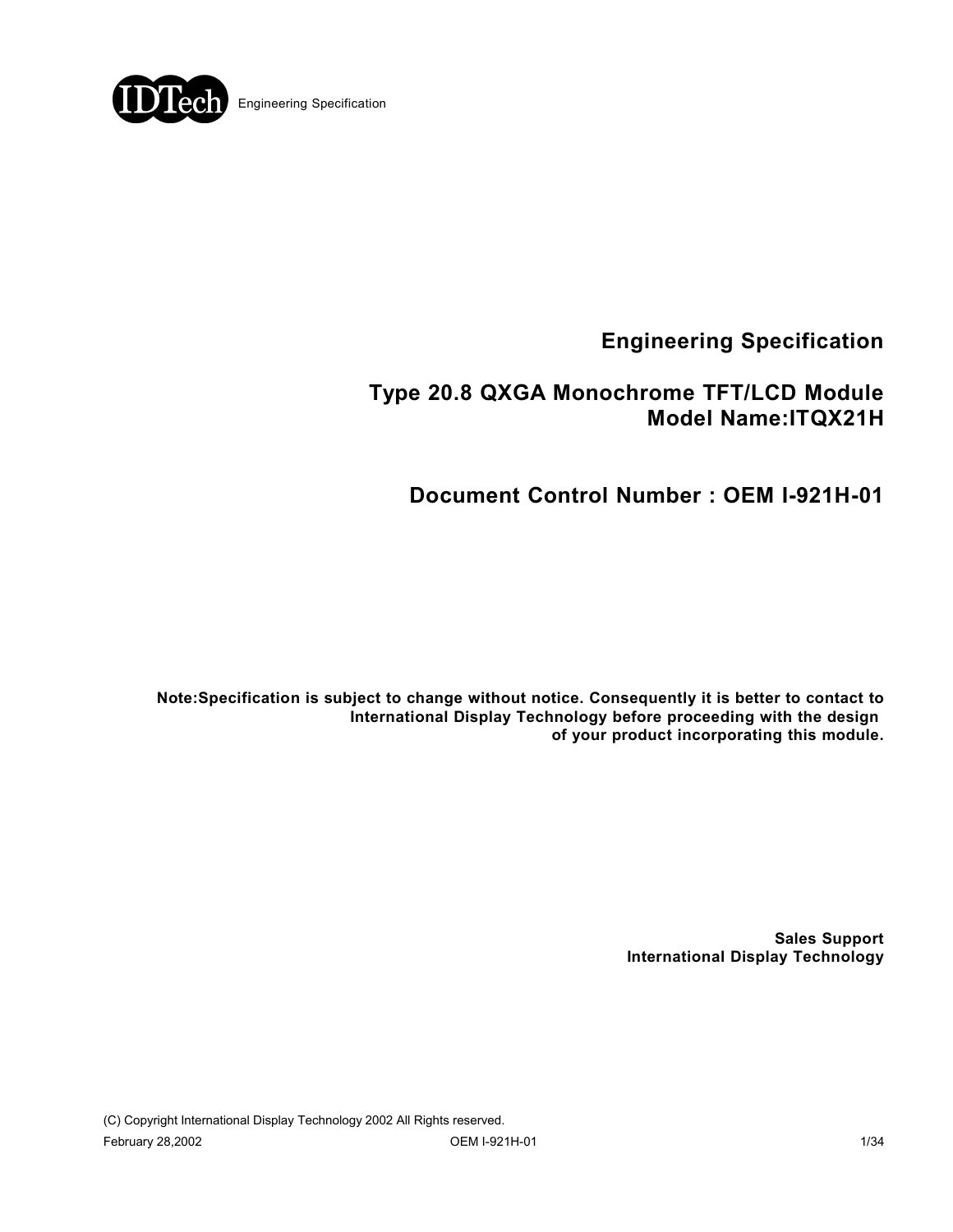

# **i Contents**

- i Contents
- ii Record of Revision
- **1.0 Handling Precautions**
- **2.0 General Description**
- 2.1 Characteristics
- 2.2 Functional Block Diagram
- 2.2.1 Interface Summary

### **3.0 Absolute Maximum Ratings**

- **4.0 Optical Characteristics**
- **5.0 Signal Interface**
- 5.1 Connectors
- 5.2 Interface Signal Description
- 5.3 Interface Signal Electrical Characteristics
- 5.4 Inverter Connector Signal Description
- 5.5 DC/DC Connector Signal Description
- **6.0 Pixel format image**
- **7.0 Interface Timings**
- 7.1 Timing Characteristics
- **8.0 Power Consumption**
- **9.0 Power ON/OFF Sequence**

#### **10.0 I2C specification**

- 10.1 I2C Feature Summary
- 10.2 Electrical Specification
- 10.3 Timing Specification
- **11.0 Mechanical Characteristics**
- **12.0 National Test Lab Requirement**

#### **13.0 Application Note**

- 13.1 Luminance vs Temperature
- 13.2 Design Recommendation
- 13.2.1 Recommendations for cooling
- 13.2.2 Mechanical recommendation for monitor enclosure design
- 13.2.3 Recommendation of designing monitor which uses ITQX21H for EMC Compliance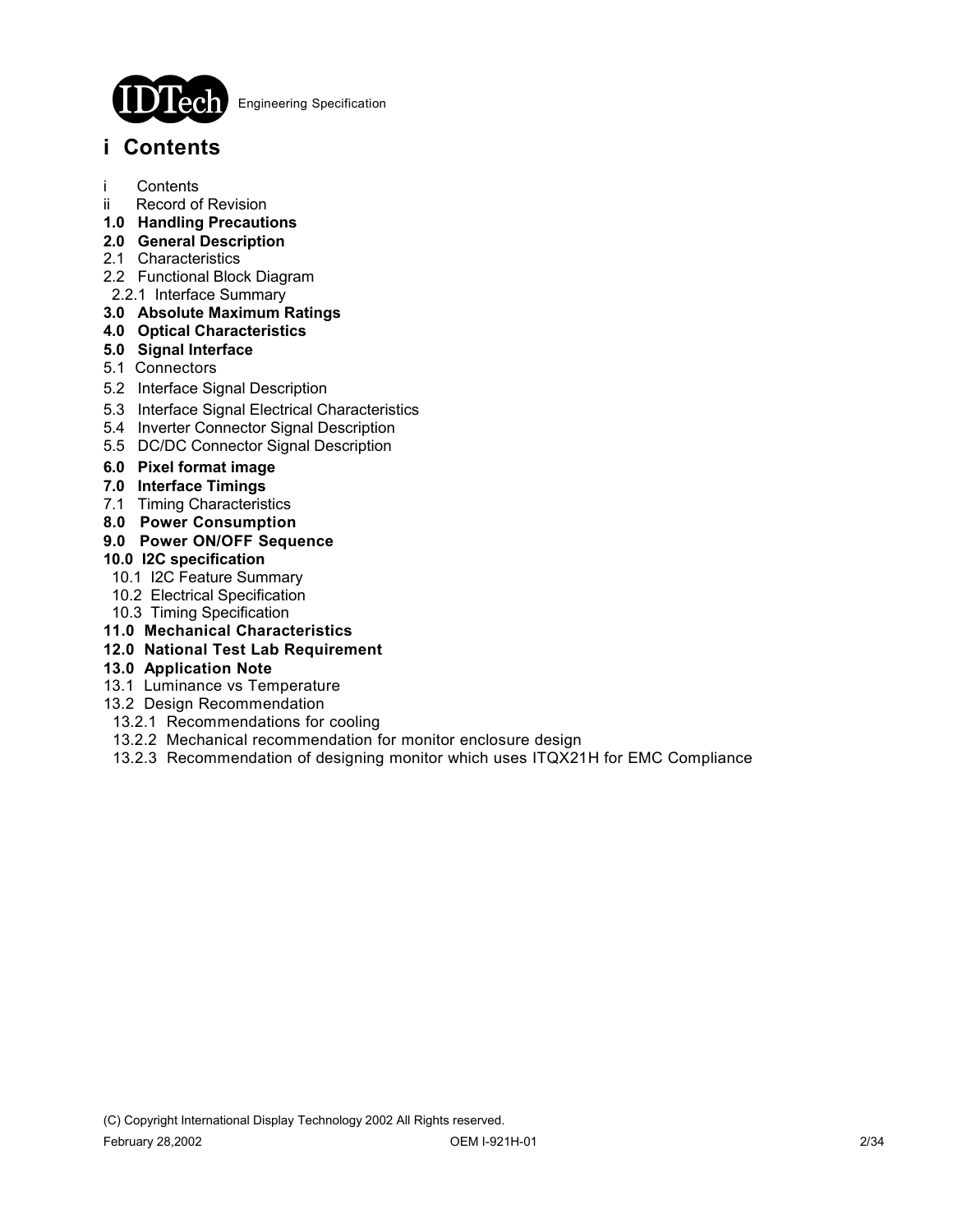

# **ii Record of Revision**

| Date             | Document<br><b>Revision</b> | Page                        | Summary                                                                                                                                                                                                                                                                                                                |
|------------------|-----------------------------|-----------------------------|------------------------------------------------------------------------------------------------------------------------------------------------------------------------------------------------------------------------------------------------------------------------------------------------------------------------|
| November 10,2000 | OEM921H-01                  | All                         | First Edition for customer.<br>Based on Internal Spec. EC F79103.                                                                                                                                                                                                                                                      |
| February 28,2002 | OEM I-921H-01               | 1,5,6<br>8<br>9<br>15<br>32 | Updated by establishment of the New Company as<br>"International Display Technology".<br>To avoid using "inch" indication.<br>To update Min. value of Backlight on signal.<br>To update Note of Minimum White Luminance.<br>To correct Figure of LVDS Data Order.<br>To update Max. value of Temperature for X-Driver. |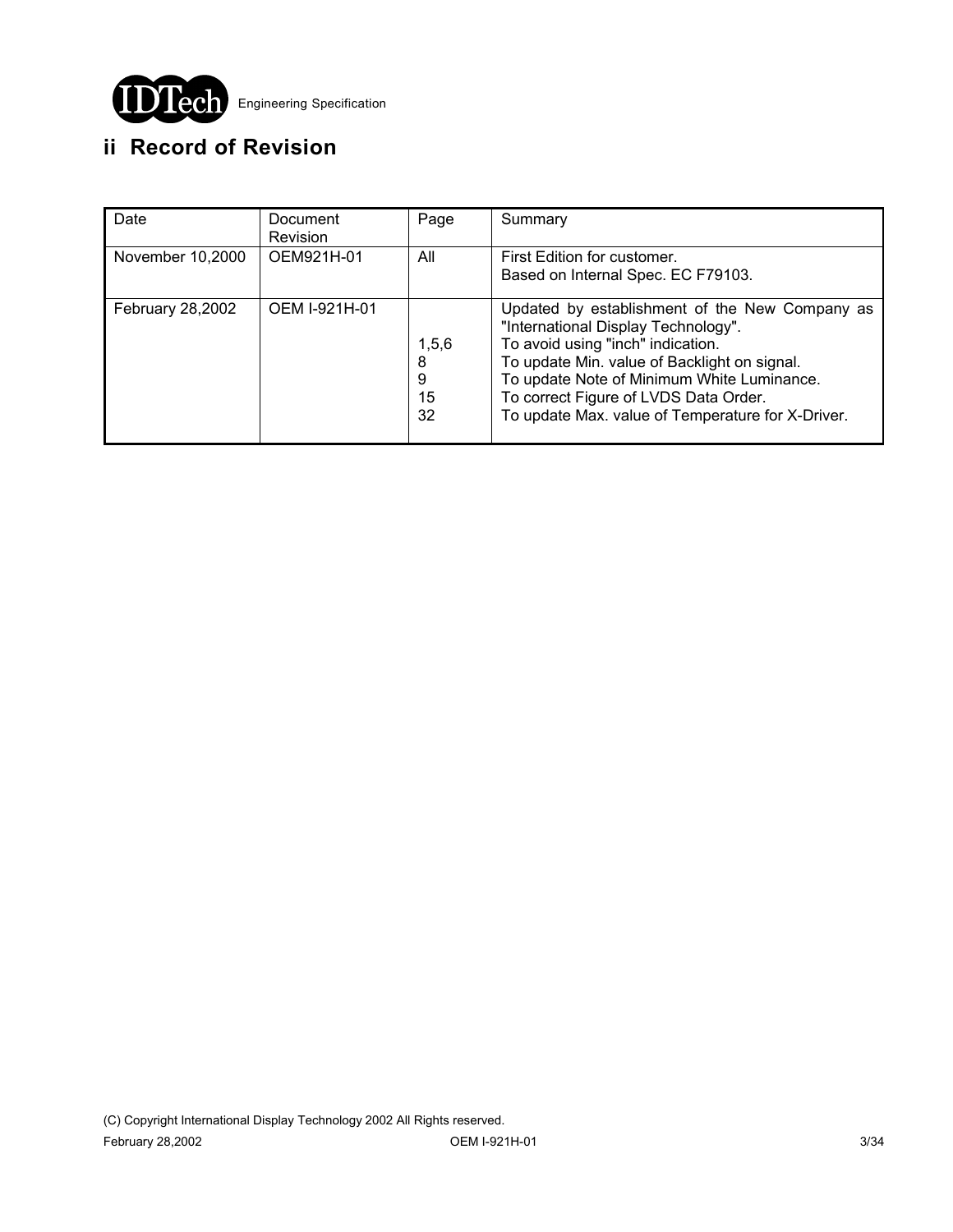

## **1.0 Handling Precautions**

- Damage to the panel or the panel electronics may result from any deviation from the recommended power on/off sequencing. The panel should not be hot plugged. Refer to the Power On/Off Sequence section in this Specification.
- Handle the panel with care. The LCD panel and CCFL (Cold Cathode Fluorescent Lamp)s are made of glass and may crack or break if dropped or subjected to excessive force.
- The CCFLs contain a small amount of Mercury so should not be disposed of to landfill. Dispose of as required by local ordinances or regulations.
- The LCD module contains small amounts of material having no flammability grade. The exemption conditions of the flammability requirements (4.4.3.3, IEC60950 or UL1950) should be applied.
- The panel may be damaged by the application of twisting or bending forces to the module assembly.Care should be taken in the design of the monitor housing and the assembly procedure to prevent stress damage to the panel especially the lamp cable and the lamp connector..
- Use standard earthing/grounding procedures to prevent damage to the CMOS LSI while handling the module.
- Use earthing/grounding procedures, an ionic shower, or similar to prevent static damage while removing the protective front sheet.
- The front polarizer can be easily damaged. Take care not to scratch the front surface with any hard or abrasive material. Dust, finger marks, grease etc. can be removed with a soft damp cloth (a small amount of mild detergent can be used on the damp cloth). Do not apply water or datergent directly to the front surface as this may cause staining or damage the electronic components.
- Never use any solvent on the front polarizer or module as this may cause permanent damage.
- Do not open or modify the module assembly.
- Continuous operation of the panel with the same screen content may result in some image sticking. Over 10 hours operation with the same content is not recommended.
- Wipe off water drop immediately. Long contact with water may cause discoloration or spots.
- When the panel surface is soiled, wipe it with absorbent cotton or other soft cloth.
	- The information contained herein is presented only as a guide for the applications of our products. No responsibility is assumed by International Display Technology for any infringements of patents or other right of the third partied which may result from its use. No license is granted by implication or otherwise under any patent or patent rights of International Display Technology or others. .
	- The information contained herein may be changed without prior notice. It is therefore advisable to contact International Display Technology before proceeding with the design of equipment incorporating this product. .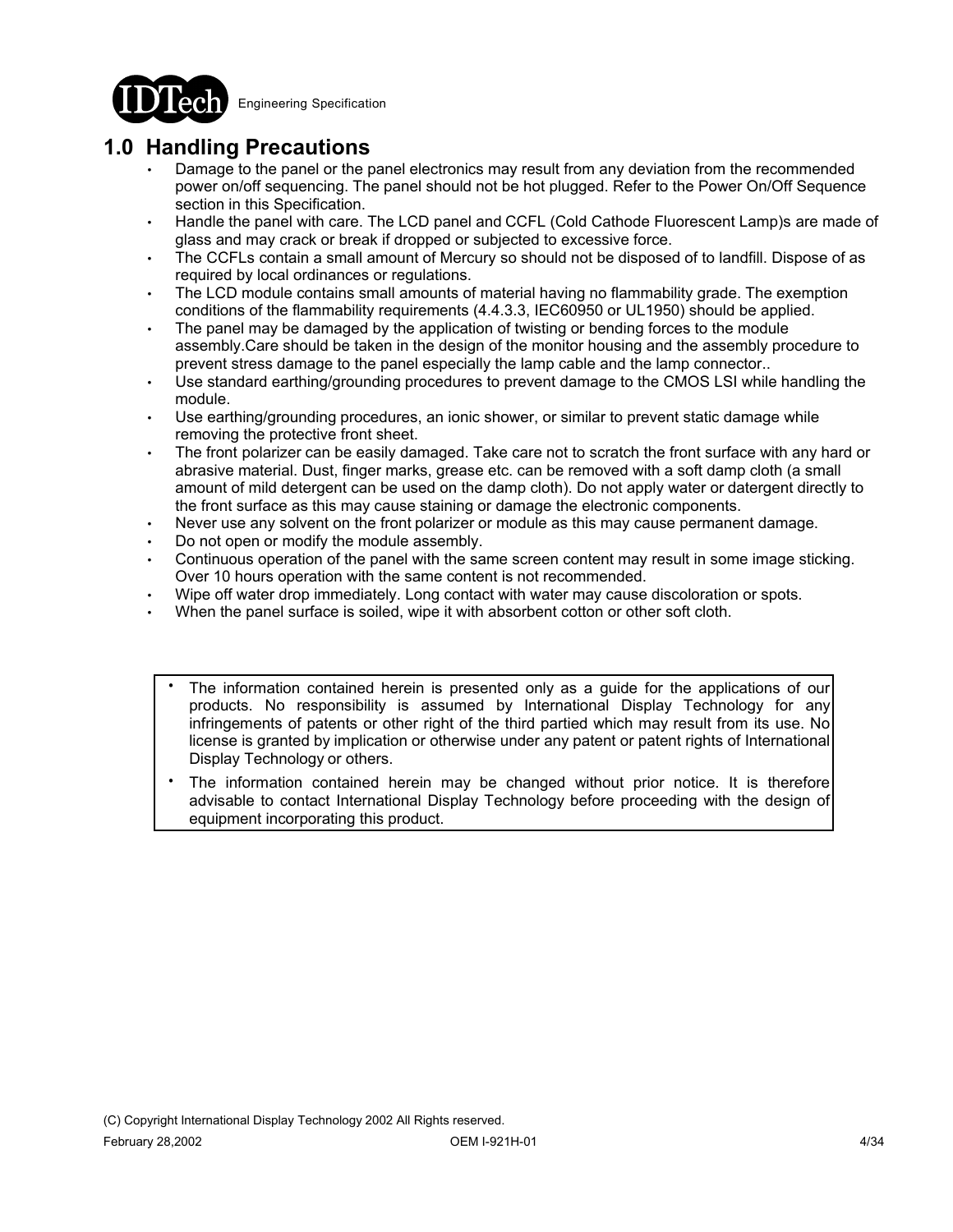

# **2.0 General Description**

This specification applies to the Type 20.8 Monochrome TFT/LCD Module 'ITQX21H'.

This module is designed for a LCD monitor style display unit.This module includes an inverter card for backlight.

The screen format and electrical interface are intended to support the QXGA (2048(H) x 1536(V)) screen.

Supported gray scale is 8-bit per 1(one) sub-pixel.

All input signals are LVDS(Low Voltage Differential Signaling) interface compatible.

### **2.1 Characteristics**

The following items are characteristics summary on the table under 25 degree C condition:

| <b>CHARACTERISTICS ITEMS</b>                                    | <b>SPECIFICATIONS</b>                          |
|-----------------------------------------------------------------|------------------------------------------------|
| Screen Diagonal [mm]                                            | 528                                            |
| Pixels H x V                                                    | 2048(x3) x 1536                                |
| Active Area [mm]                                                | 423.9(H) x 318.0(V)                            |
| Pixel Pitch [mm]                                                | $0.207 \times 0.207$                           |
| Pixel Arrangement                                               | Sub-pixel Vertical Stripe                      |
| Weight [grams]                                                  | 2,300 Typ.                                     |
| Physical Size [mm]                                              | 457.0(W) x 350.0(H) x 45.0(D) Typ.(w/inverter) |
| Display Mode                                                    | Normally Black                                 |
| Supported Monochrome                                            | 8-bit per 1(one) sub-pixel                     |
| White Luminance [cd/m <sup>2</sup> ]                            | 800 Typ.                                       |
| <b>Contrast Ratio</b>                                           | 600 : 1 Typ. (In the Dark room)                |
| Optical Rise Time/Fall Time [msec]                              | 50 Typ.                                        |
| Input Voltage [V]                                               | $+12 + 5%$                                     |
| Power Consumption [W]                                           | 64 max                                         |
| <b>Electrical Interface</b>                                     | LVDS (5 Pairs) x 4 (Right x 2, Left x 2)       |
| Temperature Range [degree C]<br>Operating<br>Storage (Shipping) | 0 to $+50$ Note<br>$-20$ to $+60$              |

**Note : Max. Operating Temperature 50 degree C in the Spec means the temperature measured for the point of the front surface of the LCD glass cell.**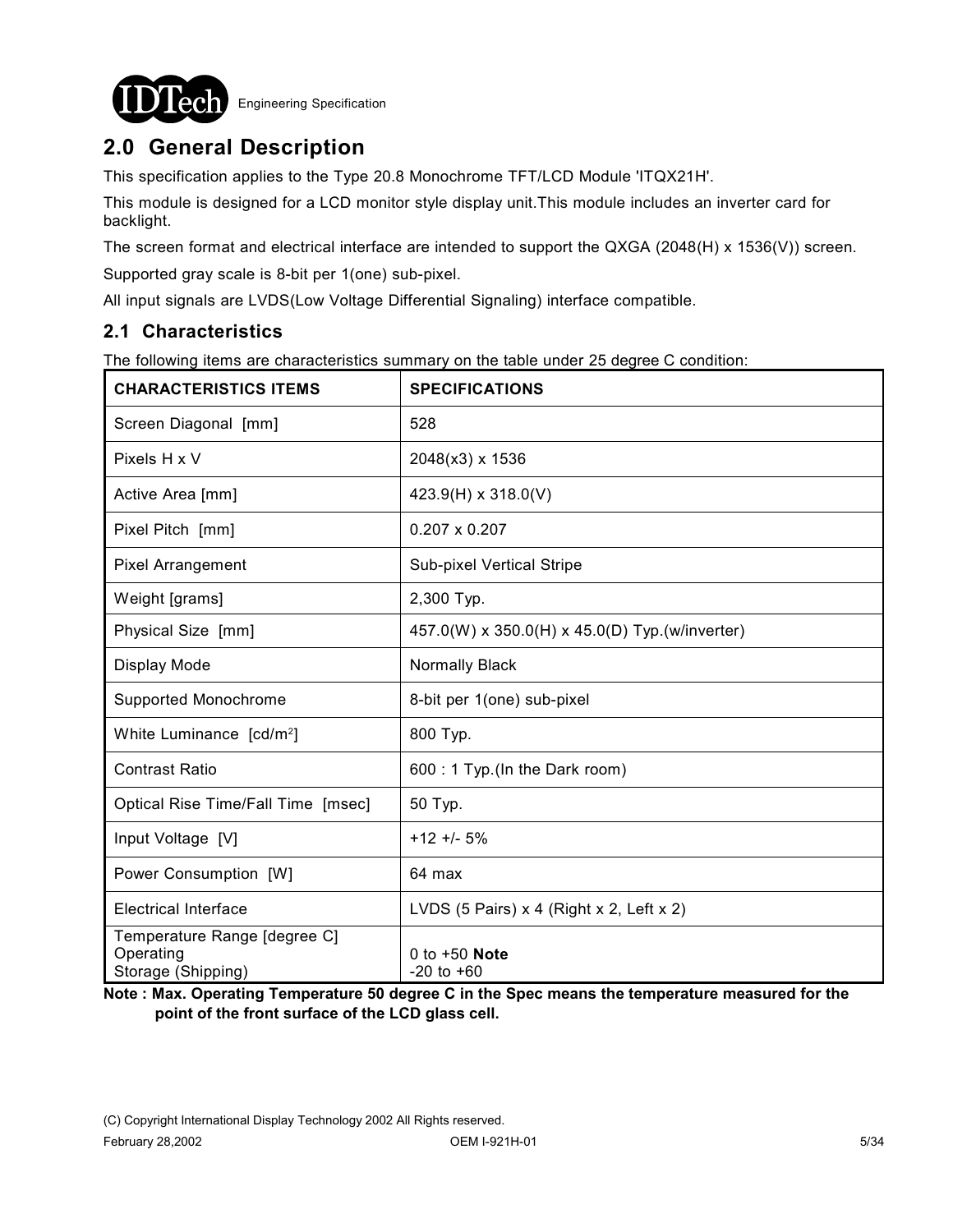

### **2.2 Functional Block Diagram**

The following diagram shows the functional block of this Type 20.8 Monochrome TFT/LCD Module. Type 20.8 Monochrome TFT-LCD Module Functional Block Diagram

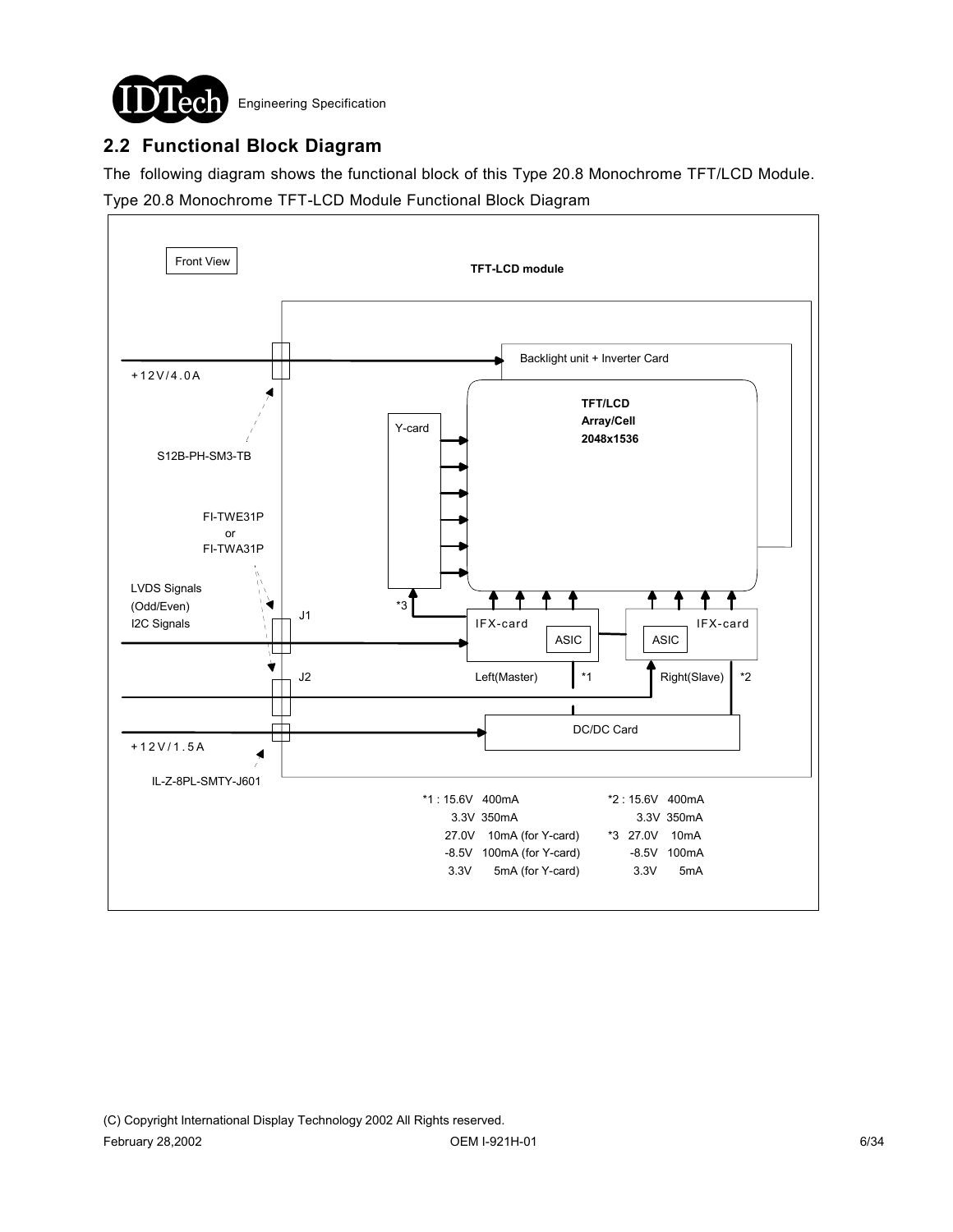

### **2.2.1 Interface Summary**

- ! 4 sets of LVDS interface for Video input ( 65MHz Typ per set, 24 bits total)
- ! Voltage control or I2C interface ( 3.3V ) control for Brightness and Contrast Control
- Power ( +12V ) for Logic
- Power ( +12V ) for Backlight

ITQX21H TFT-LCD module does not have any frame buffer. Image expansion ( Scaling ) should be managed by a device driving this module and the device should supply constant timings with the frame locked to this module.

ITQX21H has 4 sets of LVDS interface and they are bundled to two channels. The screen is divided into two half-size screens ( Left and Right ) and each channel controls one of the half-size screens.

Each LVDS interface is named as :

- LVDS-LE ( Left screen, even dot ) : Left channel
- LVDS-LO ( Left screen, odd dot ) : Left channel
- LVDS-RE ( Right screen, even dot ) : Right channel
- LVDS-RO ( Right screen, odd dot ) : Right channel

The Left channel consists of LVDS-LE and LVDS-LO and the Right channel consists of LVDS-RE and LVDS-RO.

Each channel has the following signals.

- ! 4 pairs of Video and timing signals for Even dots ( 8 bits per pixel )
- ! 4 pairs of Video signals for Odd dots ( 8 bits per pixel )
- 1 pair of Dot Clock for Even dots
- 1 pair of Dot Clock for Odd dots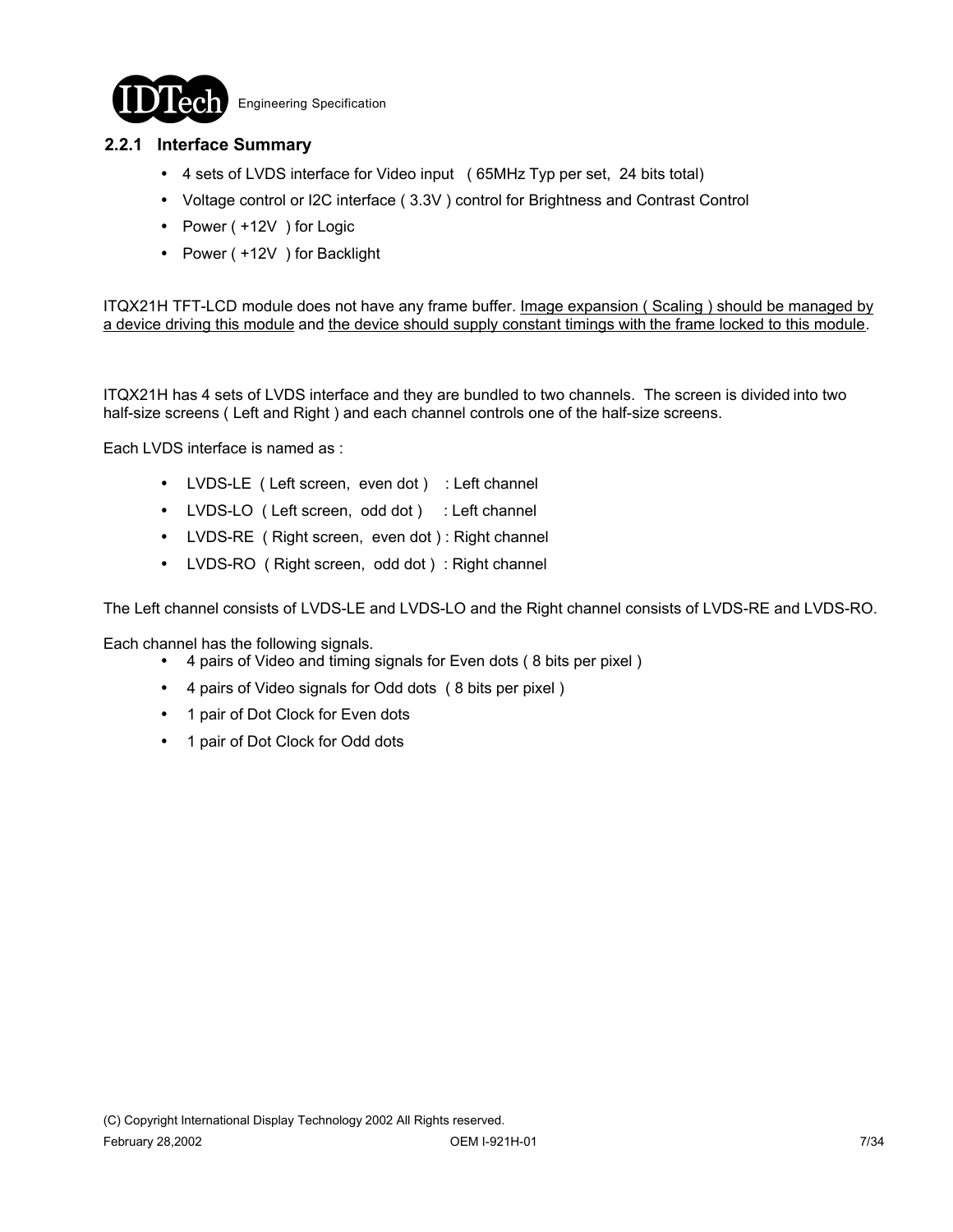

# **3.0 Absolute Maximum Ratings**

Absolute maximum ratings of the module is as follows :

| <b>Item</b>                  | Symbol      | Min         | <b>Max</b>    | Unit    | <b>Conditions</b>           |
|------------------------------|-------------|-------------|---------------|---------|-----------------------------|
| Logic/LCD Drive Voltage      | Vin         | $-0.3$      | $+13.2$       | V       |                             |
| <b>Backlight Voltage</b>     | <b>VBL</b>  | $-0.3$      | $+13.2$       | V       |                             |
| <b>Brightness control</b>    | <b>VDIM</b> | $-0.3$      | $+5.3$        | V       |                             |
| Backlight on signal          | <b>BLON</b> | $-1$        | $+5.3$        | $\vee$  |                             |
| <b>Operating Temperature</b> | <b>TOP</b>  | $\mathbf 0$ | $+50$         | deg.C   | Note 1                      |
| <b>Operating Humidity</b>    | <b>HOP</b>  | 8           | 80            | %RH     | Note 1                      |
| Storage Temperature          | <b>TST</b>  | $-20$       | $+60$         | deg.C   | Note 1                      |
| <b>Storage Humidity</b>      | <b>HST</b>  | 5           | 95            | %RH     | Note 1                      |
| Vibration                    |             |             | 1.5<br>10-200 | G<br>Hz | Note 2                      |
| Shock                        |             |             | 35<br>20      | G<br>ms | Note 2<br>Half sine<br>wave |

**Note 1 : Maximum Wet-Bulb should be 39 degree C and No condensation**.

#### **Note 2 : Vibration Specification**

- **Sign Vibration:10-200-10Hz, 1.5G, 0.29 Oct/min, 30 min, X, Y, A Axis, Each One Time. Shock Specification**
- **Half sine wave:35G 20msec. -X+/-, -Y+/-, -Z+/- (Total 6 directions), Each two times Shock.**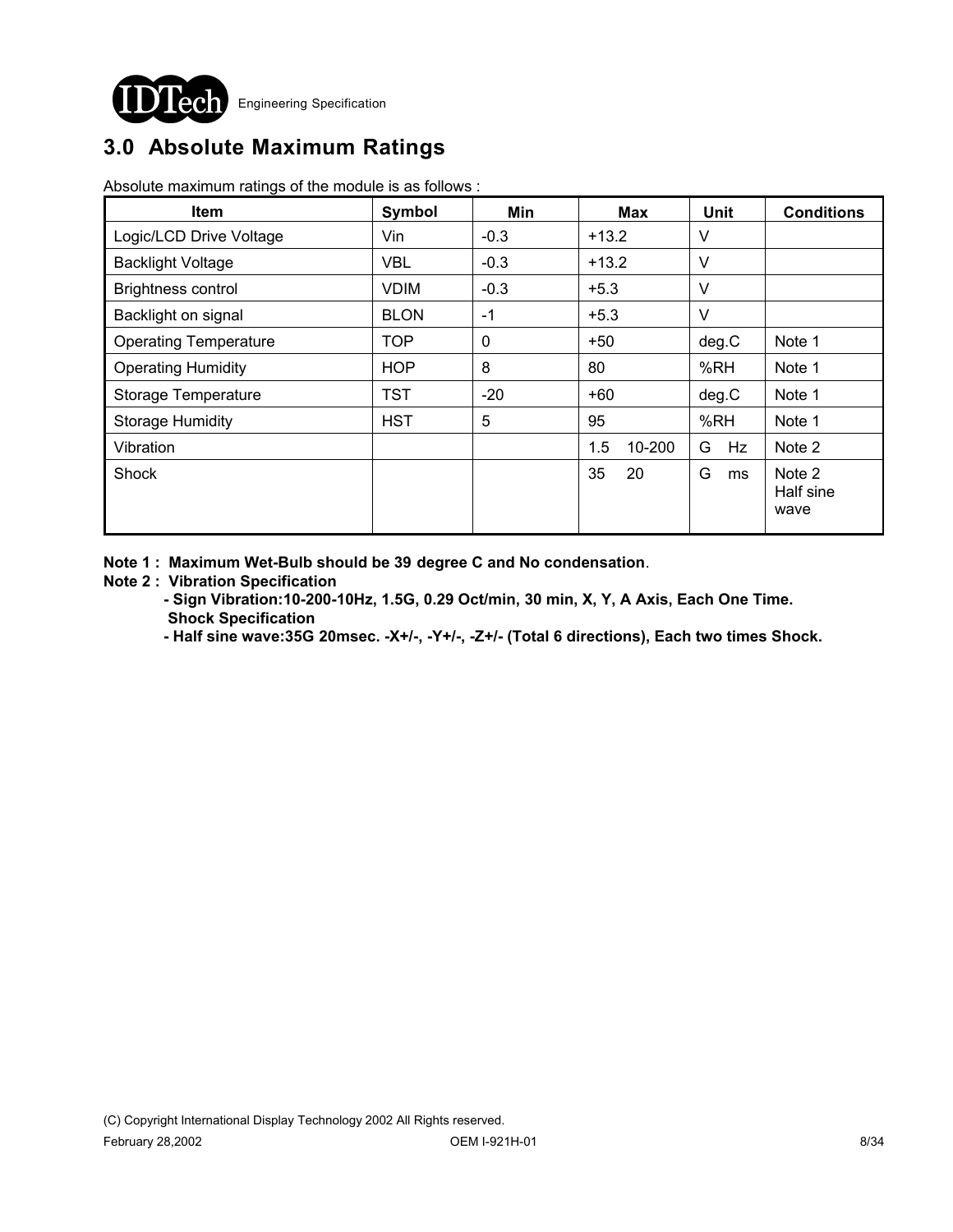

# **4.0 Optical Characteristics**

The optical characteristics are measured under stable conditions as follows under 25 degree C condition:

| <b>Item</b>                                     | Conditions                                     | Specification |             |
|-------------------------------------------------|------------------------------------------------|---------------|-------------|
|                                                 |                                                | Typ.          | <b>Note</b> |
| <b>Viewing Angle</b><br>(Degrees)               | Horizontal<br>(Right)<br>$K \geq 10$<br>(Left) | 85<br>85      |             |
| K:Contrast Ratio                                | Vertical<br>(Upper)<br>$K \geq 10$<br>(Lower)  | 85<br>85      |             |
| Contrast ratio                                  |                                                | 600           |             |
| Response Time                                   | Rising                                         | 25            |             |
| (ms)                                            | Falling                                        | 25            |             |
| <b>White Balance</b>                            | White<br>X                                     | 0.294         |             |
|                                                 | White<br>y                                     | 0.309         |             |
| Maximum White Luminance $(cd/m^2)$ VDIM-IN = 0V | <b>Note</b>                                    | 800           |             |
| Minimum White Luminance (%)                     | $VDIM-IN = 3.0V$                               | 10            | 20<br>Max   |

**Note**:Measure center of the screen.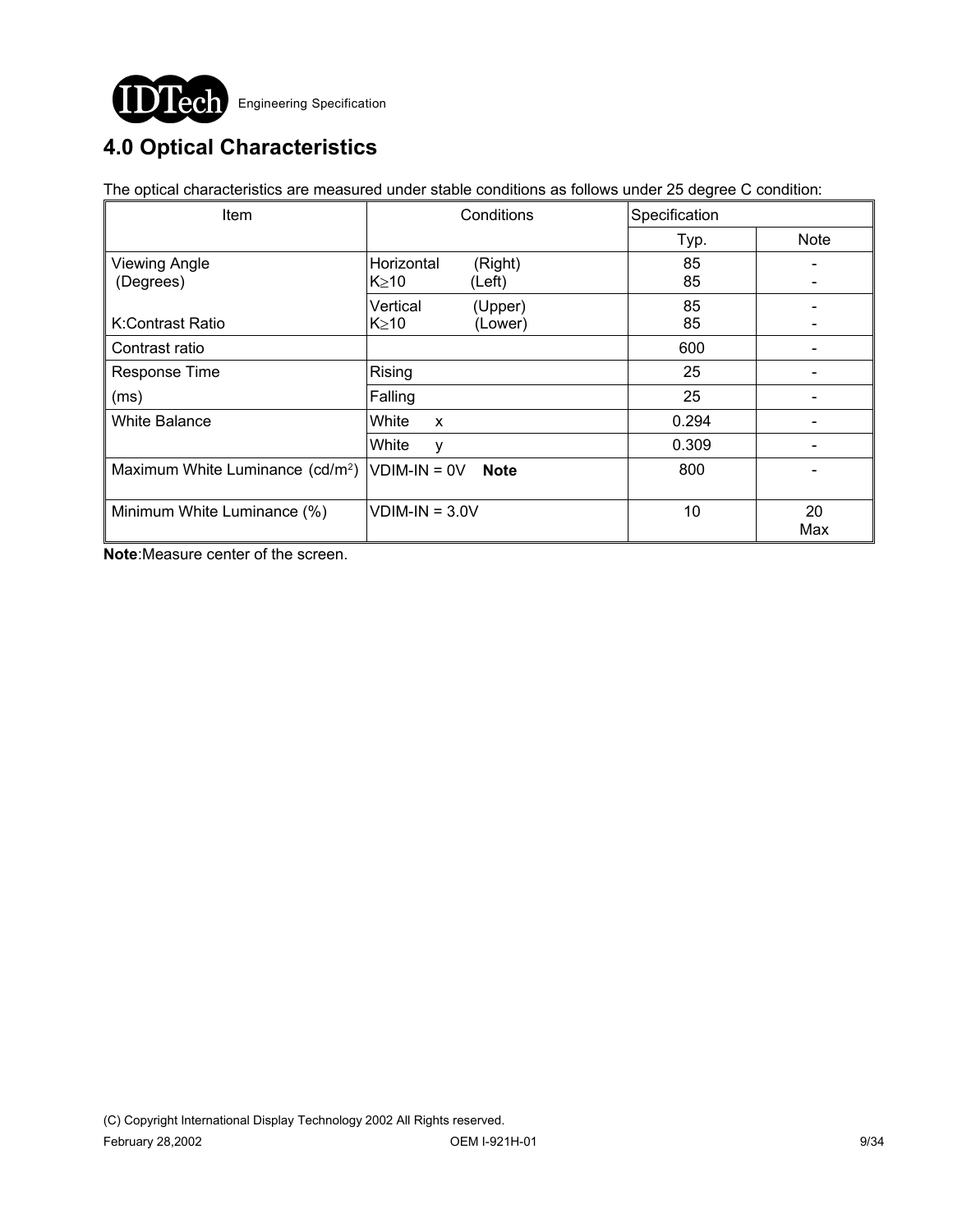

## **5.0 Signal Interface**

### **5.1 Connectors**

Physical interface is described as for the connector on module. These connectors are capable of accommodating the following signals and will be following components.

#### **J1/J2 Connector (On X-cards)**

| Connector Name / Designation | <b>Signal Connector</b>               |
|------------------------------|---------------------------------------|
| Manufacturer                 | JAE.                                  |
| Type / Part Number           | FI-TWE31P-VF or FI-TWA31P-VF          |
| Mating connector             | FI-W31S or FI-WE31M or FI-WE31MV Note |

**Note :** If you use the FPC type plug, please connect the FPC GND plane to the GND pins instead of connecting to the shell Frame Ground. Because the connectors on the PCB side are going to be changed to Plastic Mold type those do not have the metallic shell.

#### **Inverter Connector (CN-1 on Inverter Card)**

| Connector Name / Designation | <b>Signal Connector</b> |
|------------------------------|-------------------------|
| Manufacturer                 | JST                     |
| Type / Part Number           | S12B-PH-SM3-TB          |
| Mating connector             | <b>PHR-12</b>           |

#### **DC/DC Connector Type (J601 on DC/DC Card)**

| Connector Name / Designation | <b>Signal Connector</b> |
|------------------------------|-------------------------|
| Manufacturer                 | JAE.                    |
| Type / Part Number           | IL-Z-8PL-SMTY           |
| Mating connector             | IL-Z-8S-S125C3          |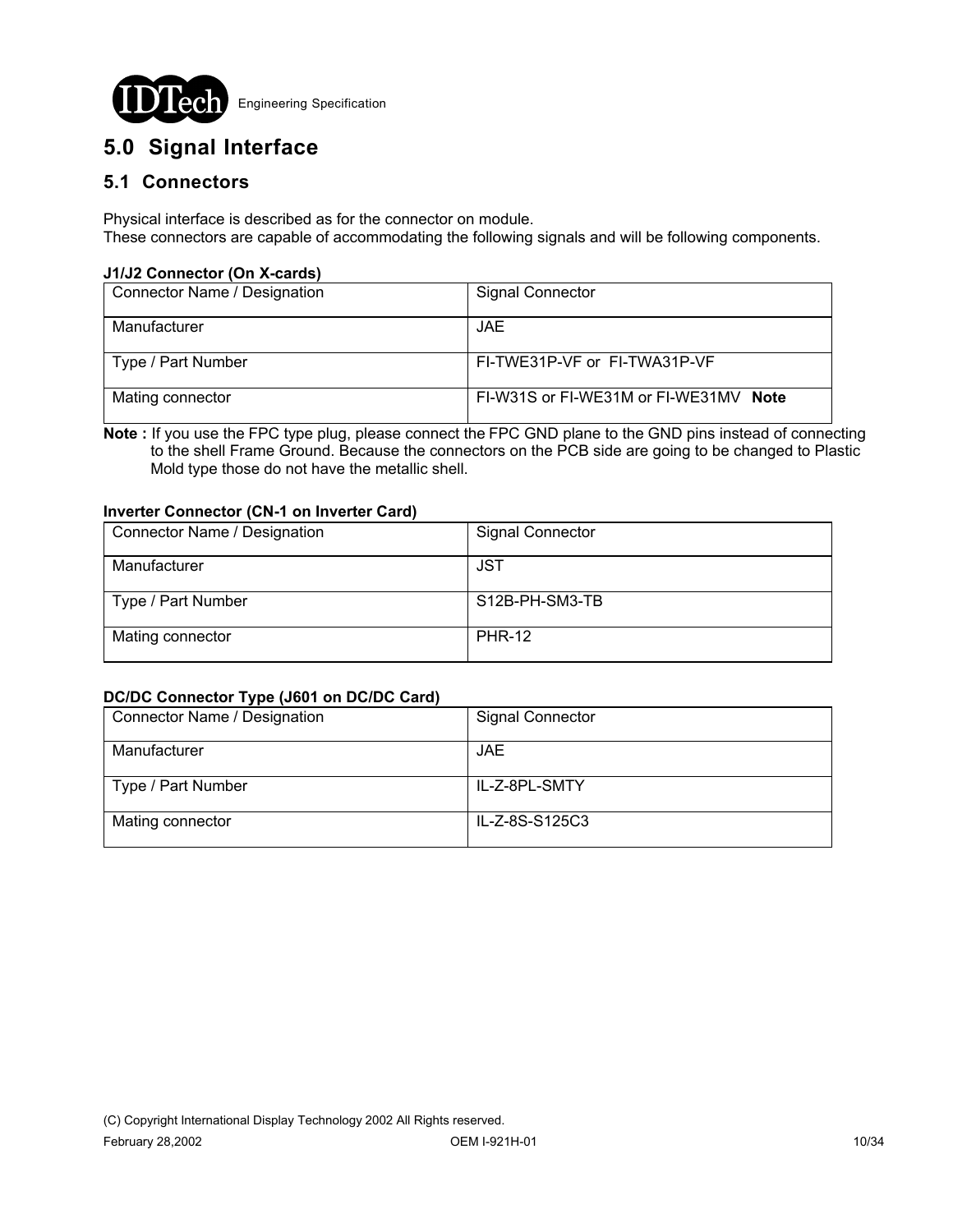

## **5.2 Interface Signal Description**

The module uses a pair of LVDS receiver macro which is equivalent to THC63LVDF84A/R84A(THine Electronics, Inc.). LVDS is a differential signal transfer technology for LCD interface and high speed data transfer device. Transmitter shall be THC63LVDF83A/M83A(THine Electronics, Inc.) or equivalent.

#### **J1 (Master) : Left side (Front View)**

Signal Description (J1)

| PIN#                    | <b>SIGNAL NAME</b> | <b>Description</b>                                                        |
|-------------------------|--------------------|---------------------------------------------------------------------------|
| 1                       | (RESERVED)         | This pin must be kept 'OPEN'.                                             |
| $\overline{2}$          | (RESERVED)         |                                                                           |
| 3                       | (RESERVED)         |                                                                           |
| $\overline{\mathbf{4}}$ | (RESERVED)         |                                                                           |
| 5                       | (RESERVED)         |                                                                           |
| 6                       | <b>DGND</b>        | <b>Digital Ground</b>                                                     |
| $\overline{7}$          | <b>SDATA</b>       | I2C Data for Contrast/Brightness (3.3V typ)                               |
| 8                       | <b>SCLK</b>        | I2C Clock (3.3V typ)                                                      |
| 9                       | <b>DGND</b>        | <b>Digital Ground</b>                                                     |
| 10                      | <b>LGND</b>        | <b>LVDS GND</b>                                                           |
| 11                      | RxOIN3+            | Positive LVDS differential data input (Odd data)                          |
| 12                      | RxOIN3-            | Negative LVDS differential data input (Odd data)                          |
| 13                      | RxOCLKIN+          | Positive LVDS differential clock input (Odd Clock)                        |
| 14                      | RxOCLKIN-          | Negative LVDS differential clock input (Odd Clock)                        |
| 15                      | RxOIN2+            | Positive LVDS differential data input (Odd data)                          |
| 16                      | RxOIN2-            | Negative LVDS differential data input (Odd data)                          |
| 17                      | RxOIN1+            | Positive LVDS differential data input (Odd data)                          |
| 18                      | RxOIN1-            | Negative LVDS differential data input (Odd data)                          |
| 19                      | RxOIN0+            | Positive LVDS differential data input (Odd data)                          |
| 20                      | RxOIN0-            | Negative LVDS differential data input (Odd data)                          |
| 21                      | RxEIN3+            | Positive LVDS differential data input (Even data)                         |
| 22                      | RxEIN3-            | Negative LVDS differential data input (Even data)                         |
| 23                      | RxECLKIN+          | Positive LVDS differential clock input (Even Clock)                       |
| 24                      | RxECLKIN-          | Negative LVDS differential clock input (Even Clock)                       |
| 25                      | RxEIN2+            | Positive LVDS differential data input (Even data, H-Sync, V-Sync, DSPTMG) |
| 26                      | RxEIN2-            | Negative LVDS differential data input (Even data, H-Sync, V-Sync, DSPTMG) |
| 27                      | RxEIN1+            | Positive LVDS differential data input (Even data)                         |

(C) Copyright International Display Technology 2002 All Rights reserved.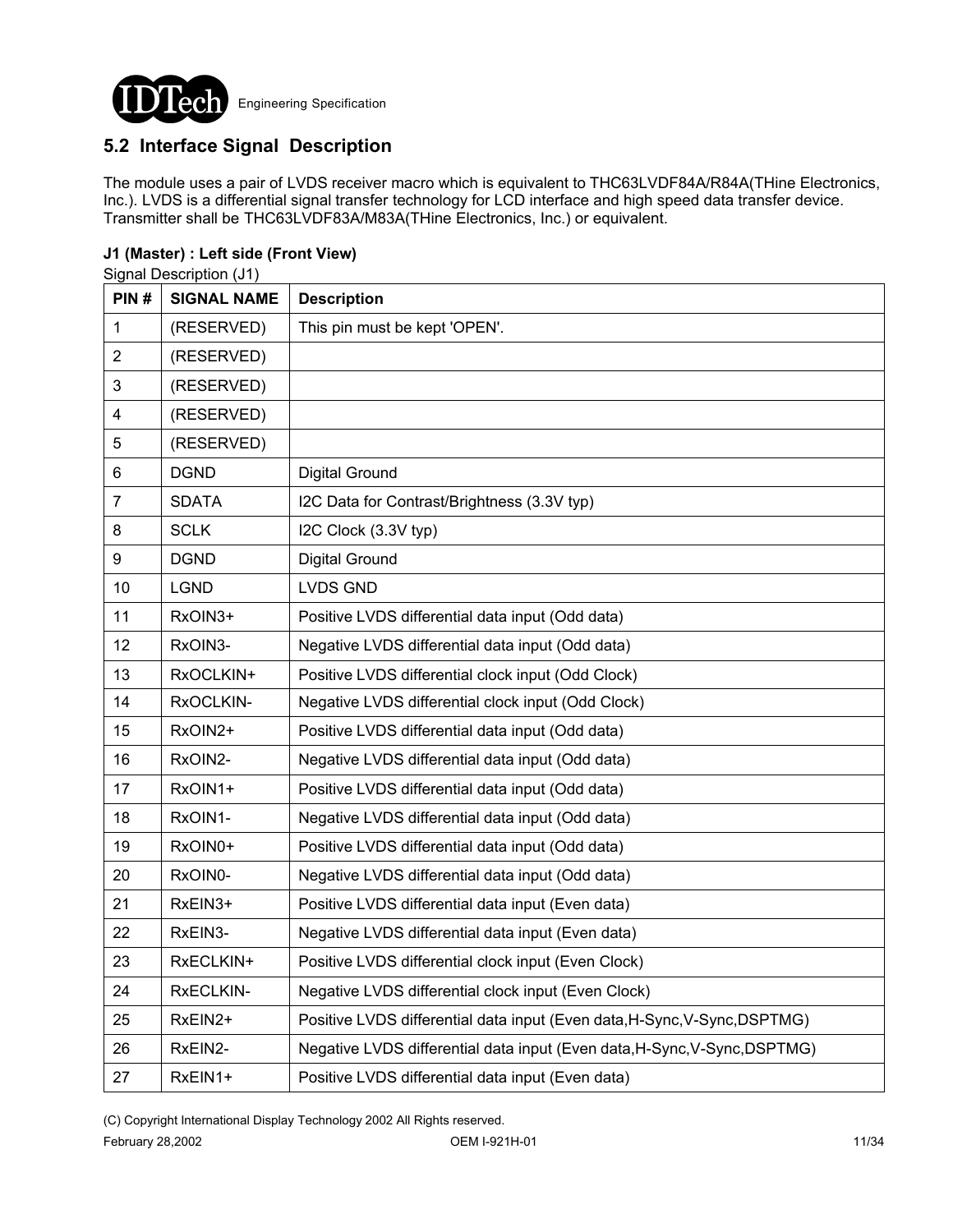

| 28  | RxEIN1-        | Negative LVDS differential data input (Even data) |
|-----|----------------|---------------------------------------------------|
| 29  | $RxEIN0+$      | Positive LVDS differential data input (Even data) |
| 30  | RxEIN0-        | Negative LVDS differential data input (Even data) |
| -31 | <b>LVDSGND</b> | Ground for LVDS clock/data signals                |

#### **Note:**

I2C address for Brightness and Contrast is '0101101'b.

DAC for them is DALLAS DS1803 or equivalent.

Its port-0 is for Contrast and the Port-1 is for Brightness.

Reserved address of I2C is from '0010000'b to '0011111'b, and from '0110000'b to '0111111'b for another reserved function.

#### **J2 (Slave) : Right side (Front View)**

Signal Description (J2)

| PIN#           | <b>SIGNAL NAME</b> | <b>Description</b>                                                        |
|----------------|--------------------|---------------------------------------------------------------------------|
| 1              | <b>BLON</b>        | Backlight on/off signal(Hi:backlight ON, Low:backlight OFF)               |
| $\overline{2}$ | <b>VDIM-IN</b>     | Brightness Dimming Control Voltage (0-3V, 0V:MaxBrightness)               |
| 3              | <b>VDIM-OUT</b>    | Brightness Dimming Control Voltage Output Generated by I2C command        |
| $\overline{4}$ | <b>VCONT-IN</b>    | Contrast Control Voltage (0-1.6V, 1.0Vtyp for Gamma2.2, 0V:Brighter side) |
| 5              | <b>VCONT-OUT</b>   | Contrast Control Voltage Output Generated by I2C command                  |
| $6\phantom{1}$ | <b>DGND</b>        | Digital Ground                                                            |
| $\overline{7}$ | (RESERVED)         |                                                                           |
| 8              | (RESERVED)         |                                                                           |
| 9              | <b>DGND</b>        | Digital Ground                                                            |
| 10             | <b>LGND</b>        | <b>LVDS GND</b>                                                           |
| 11             | RxOIN3+            | Positive LVDS differential data input (Odd data)                          |
| 12             | RxOIN3-            | Negative LVDS differential data input (Odd data)                          |
| 13             | RxOCLKIN+          | Positive LVDS differential clock input (Odd Clock)                        |
| 14             | RxOCLKIN-          | Negative LVDS differential clock input (Odd Clock)                        |
| 15             | RxOIN2+            | Positive LVDS differential data input (Odd data)                          |
| 16             | RxOIN2-            | Negative LVDS differential data input (Odd data)                          |
| 17             | RxOIN1+            | Positive LVDS differential data input (Odd data)                          |
| 18             | RxOIN1-            | Negative LVDS differential data input (Odd data)                          |
| 19             | RxOIN0+            | Positive LVDS differential data input (Odd data)                          |
| 20             | RxOIN0-            | Negative LVDS differential data input (Odd data)                          |
| 21             | RxEIN3+            | Positive LVDS differential data input (Even data)                         |

(C) Copyright International Display Technology 2002 All Rights reserved.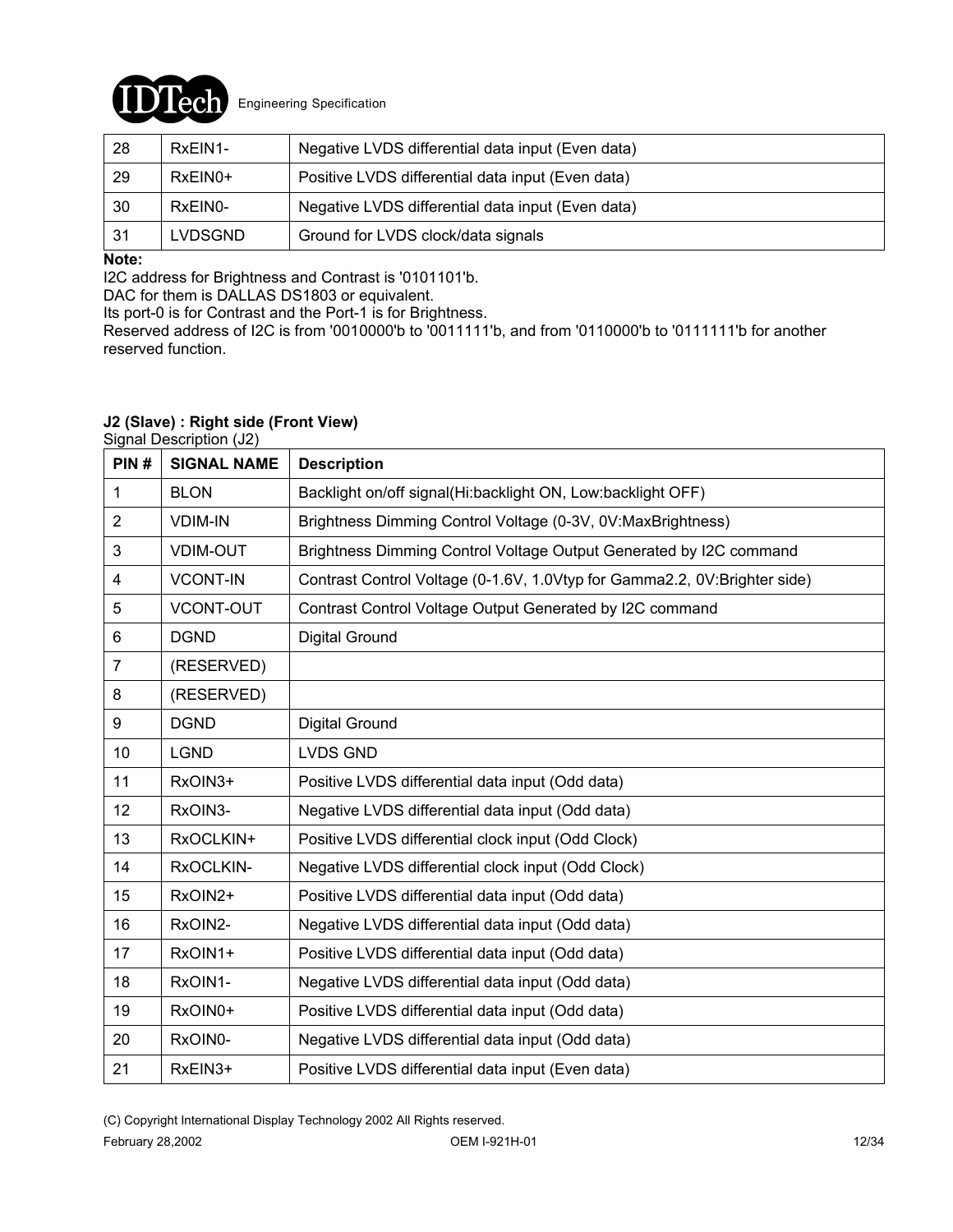

| 22 | RxEIN3-              | Negative LVDS differential data input (Even data)                         |
|----|----------------------|---------------------------------------------------------------------------|
| 23 | RxECLKIN+            | Positive LVDS differential clock input (Even Clock)                       |
| 24 | RxECLKIN-            | Negative LVDS differential clock input (Even Clock)                       |
| 25 | $RxEIN2+$            | Positive LVDS differential data input (Even data, H-Sync, V-Sync, DSPTMG) |
| 26 | RxEIN2-              | Negative LVDS differential data input (Even data, H-Sync, V-Sync, DSPTMG) |
| 27 | RxEIN1+              | Positive LVDS differential data input (Even data)                         |
| 28 | RxEIN1-              | Negative LVDS differential data input (Even data)                         |
| 29 | $RxEIN0+$            | Positive LVDS differential data input (Even data)                         |
| 30 | RxEIN <sub>0</sub> - | Negative LVDS differential data input (Even data)                         |
| 31 | LVDSGND              | Ground for LVDS clock/data signals                                        |

#### **Note:**

To use I2C digital control for Contrast/Brightness, connect VCONT-OUT to VCONT-IN, VDIM-OUT to VDIM-IN. To use analogue voltage control, set VCONT-OUT and VDIM-OUT open, then supply appropriate analogue voltage to VCONT-IN and VDIM-IN.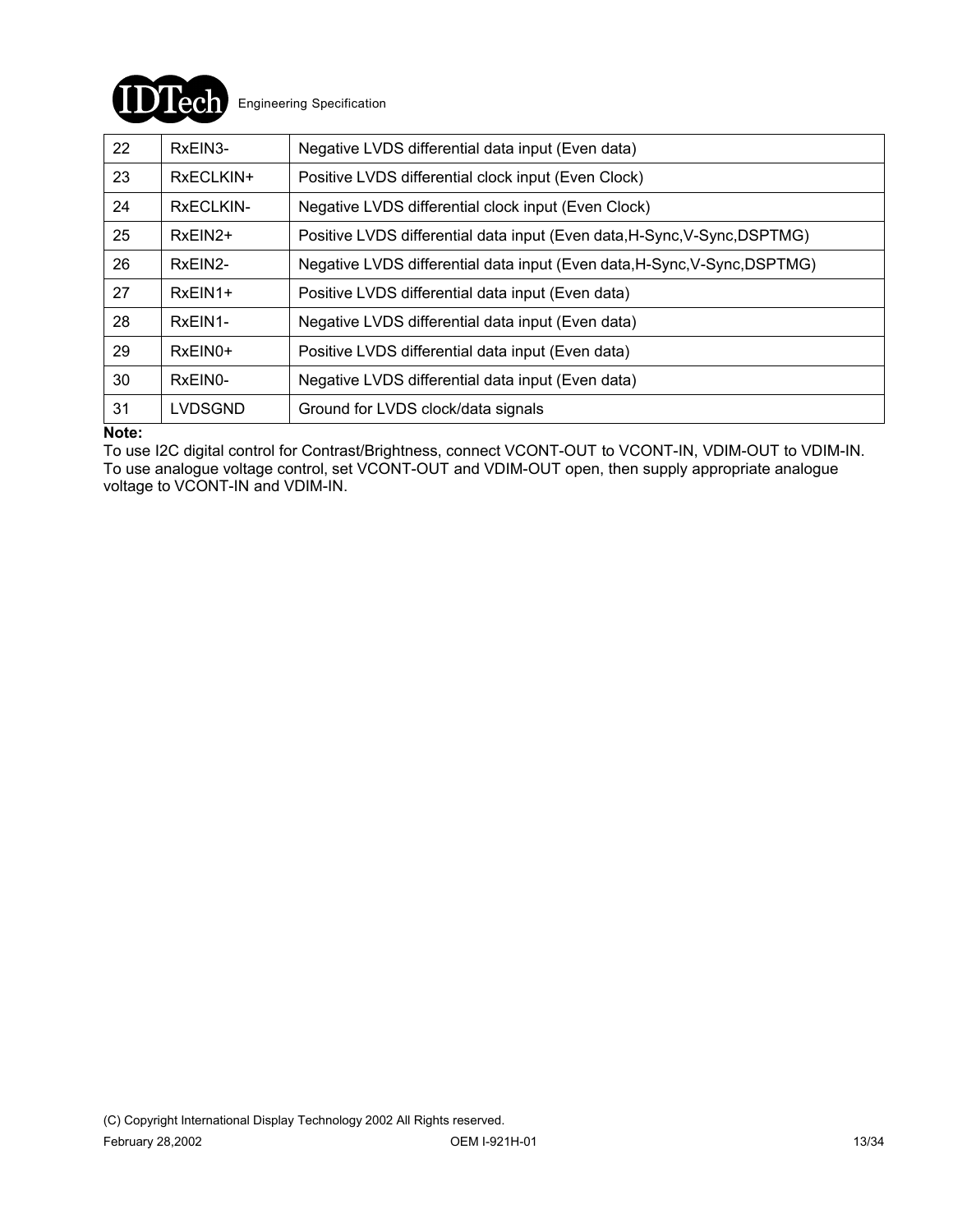

### The following is LVDS Signal description;

| <b>SIGNAL NAME</b> | <b>Description</b>     |                                                                                                                                                                                          |
|--------------------|------------------------|------------------------------------------------------------------------------------------------------------------------------------------------------------------------------------------|
| <b>DTCLK</b>       | Data Clock             | The typical frequency is 65 MHz. The signal is used to strobe the<br>pixel data and DSPTMG signals. All pixel data shall be valid at<br>the falling edge when the DSPTMG signal is high. |
| <b>DSPTMG</b>      | <b>Display Timing</b>  | When the signal is high, the pixel data shall be valid to be<br>displayed.<br>The signal is synchronized to DTCLK.                                                                       |
| V-Sync             | <b>Vertical Sync</b>   | The signal is synchronized to DTCLK.                                                                                                                                                     |
| H-Sync             | <b>Horizontal Sync</b> | The signal is synchronized to DTCLK.                                                                                                                                                     |

**Note:** Output signals from any system shall be low or Hi-Z state when VDD is off.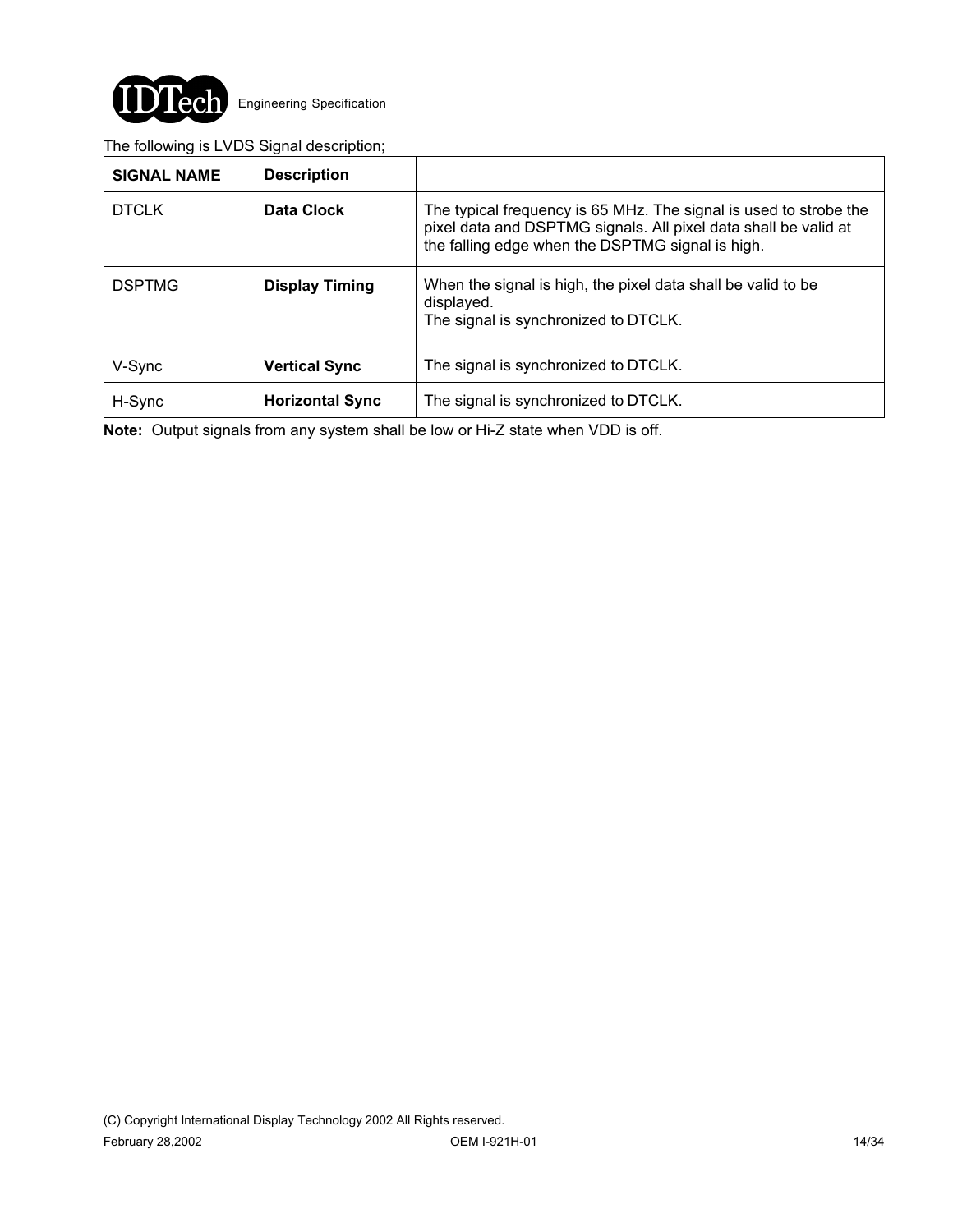

The following is LVDS Data Order;



**Note:** A/B/C 7: MSB , A/B/C 0: LSB, DSP = DSPTMG, V-S = V-Sync, H-S = H-Sync 'NA' : Both high and low data are ignored.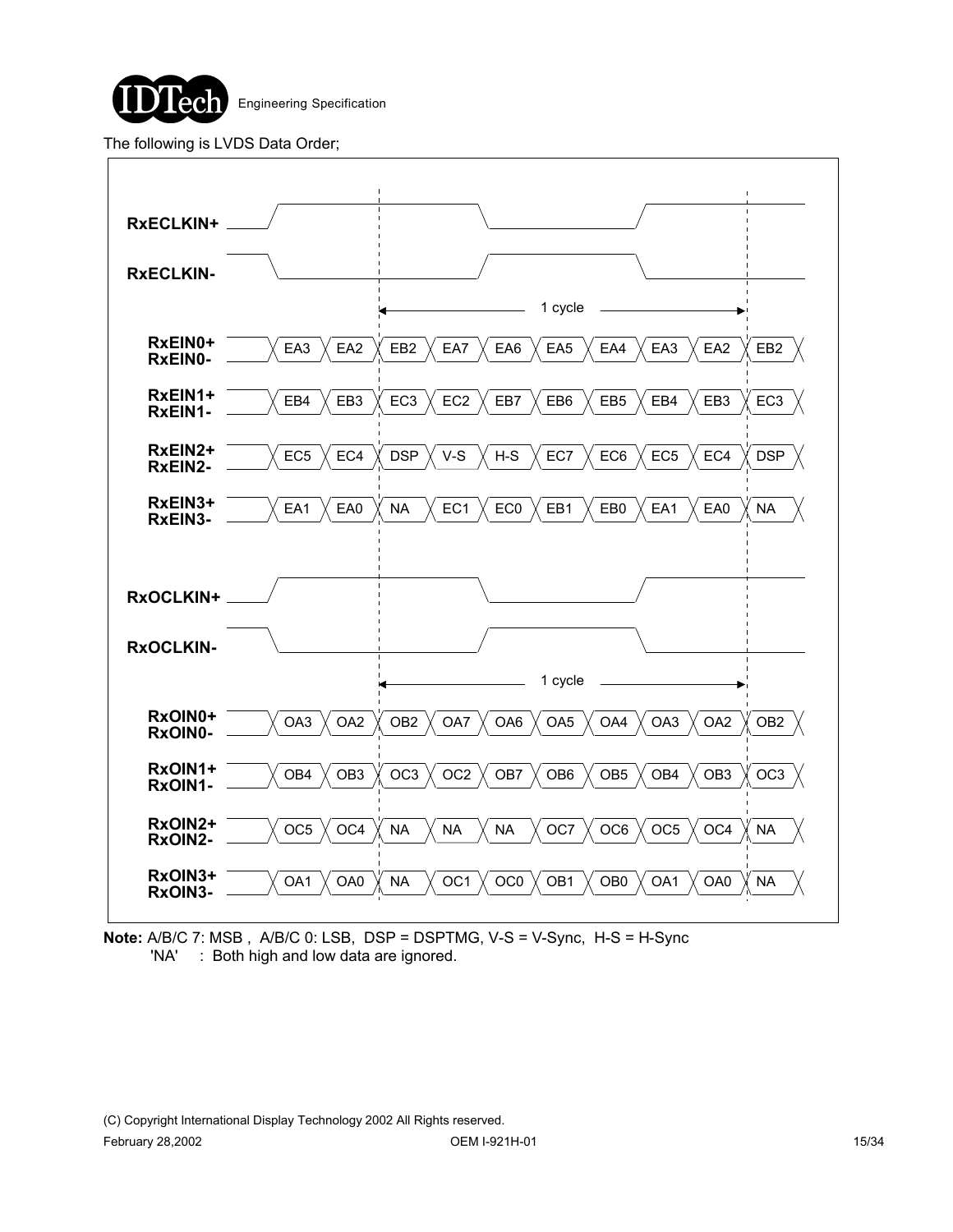

## **5.3 Interface Signal Electrical Characteristics**

Each signal characteristics are as follows;

Electrical Characteristics

| <b>Parameter</b> | <b>Condition</b>                                           | Min    | <b>Max</b> | unit |
|------------------|------------------------------------------------------------|--------|------------|------|
| Vth              | Differential Input<br><b>High Voltage</b><br>$(Vcm=+1.2V)$ |        | 100        | mV   |
| Vtl              | Differential Input<br>High Voltage<br>$(Vcm=+1.2V)$        | $-100$ |            | mV   |

(\*) It is recommended to refer to the specifications of THC63LVDF84A/R84A(THine Electronics, Inc.) for the detail.

#### LVDS Timing

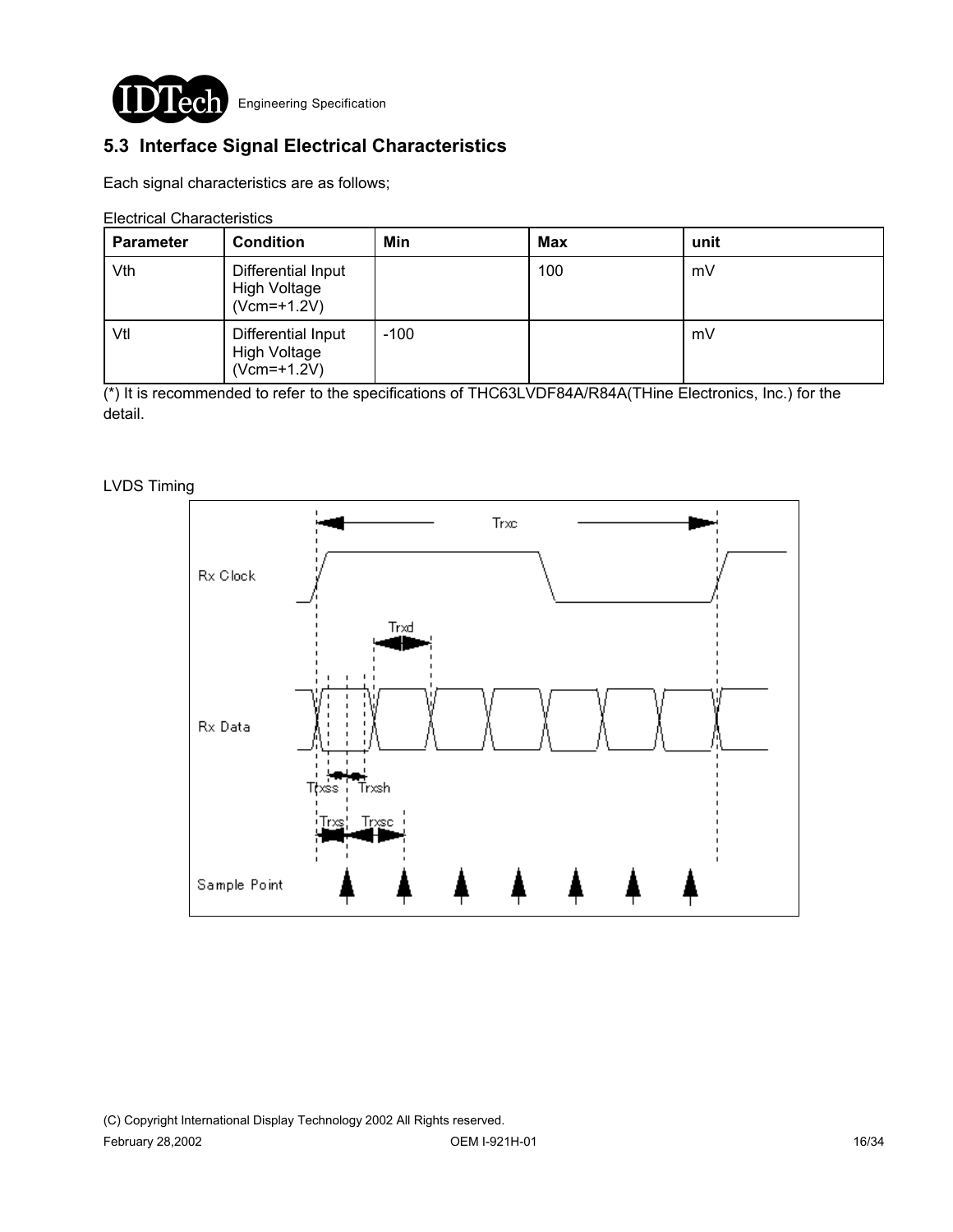

#### LVDS Macro AC characteristics

| Parameter               | Symbol | Min   | Typ     | Max   | Unit |
|-------------------------|--------|-------|---------|-------|------|
| <b>LVDS Clock Cycle</b> | Trxc   | 15.15 | 15.38   | 16.66 | [ns] |
| LVDS Data Cycle         | Trxd   |       | Trxc/7  |       | [ns] |
| Sample Data Setup Time  | Trxss  | 600   |         |       | [ps] |
| $(Trxc = Typ.)$         |        |       |         |       |      |
| Sample Data Hold Time   | Trxsh  | 600   |         |       | [ps] |
| $(Trxc = Typ.)$         |        |       |         |       |      |
| Data Sample Time        | Trxs   |       | Trxc/14 |       | [ns] |
| Data Sample Cycle       | Trxsc  |       | Trxc/7  |       | [ns] |

#### Inverter Input Signal Electrical Characteristics

| <b>NAME</b>    | <b>Description</b>     | Min    | <b>Typ</b>                   | <b>Max</b> | <b>Unit</b> | <b>Note</b>                            |
|----------------|------------------------|--------|------------------------------|------------|-------------|----------------------------------------|
| <b>BLON</b>    | High voltage           | 2.0    | 3.3                          | 5.25       | $\vee$      |                                        |
|                | Low voltage            | $-0.1$ | 0.0                          | 0.8        | $\vee$      |                                        |
|                | Current                | $-1.0$ | $\overline{\phantom{a}}$     | 1.0        | mA          |                                        |
| Vcont-IN       | Input Voltage<br>range | 0.2    | 1.0                          | 1.6        | $\vee$      | $*_{1}$                                |
|                | Current                | $-1.0$ | $\overline{\phantom{0}}$     | 1.0        | mA          |                                        |
| <b>VDIM-IN</b> | Input Voltage<br>range | 0.0    | $\qquad \qquad \blacksquare$ | 3.0        | $\vee$      | 0V:Brightness Max<br>3V:Brightness Min |
|                | Current                | $-1.0$ |                              | 1.0        | mA          |                                        |

#### **Note:**

\*1)

0.2V : To pull the GAMMA curve toward darker side (ex. GAMMA 3.0)

 When x'00' is written by I2C, Vcont-OUT voltage is about 0.2V 1.0V : GAMMA 2.2

When x'50' is written by I2C, Vcont-OUT voltage is about 1.0V

1.6V : To pull the GAMMA curve toward brighter side (ex. GAMMA 1.5) When x'D0' is written by I2C, Vcont-OUT voltage is about 1.6V

Those numbers are approximate values.

\*2)

I2C address for Brightness and Contrast is '0101101'b and the port-0 is for Contrast and port-1 is for Brightness.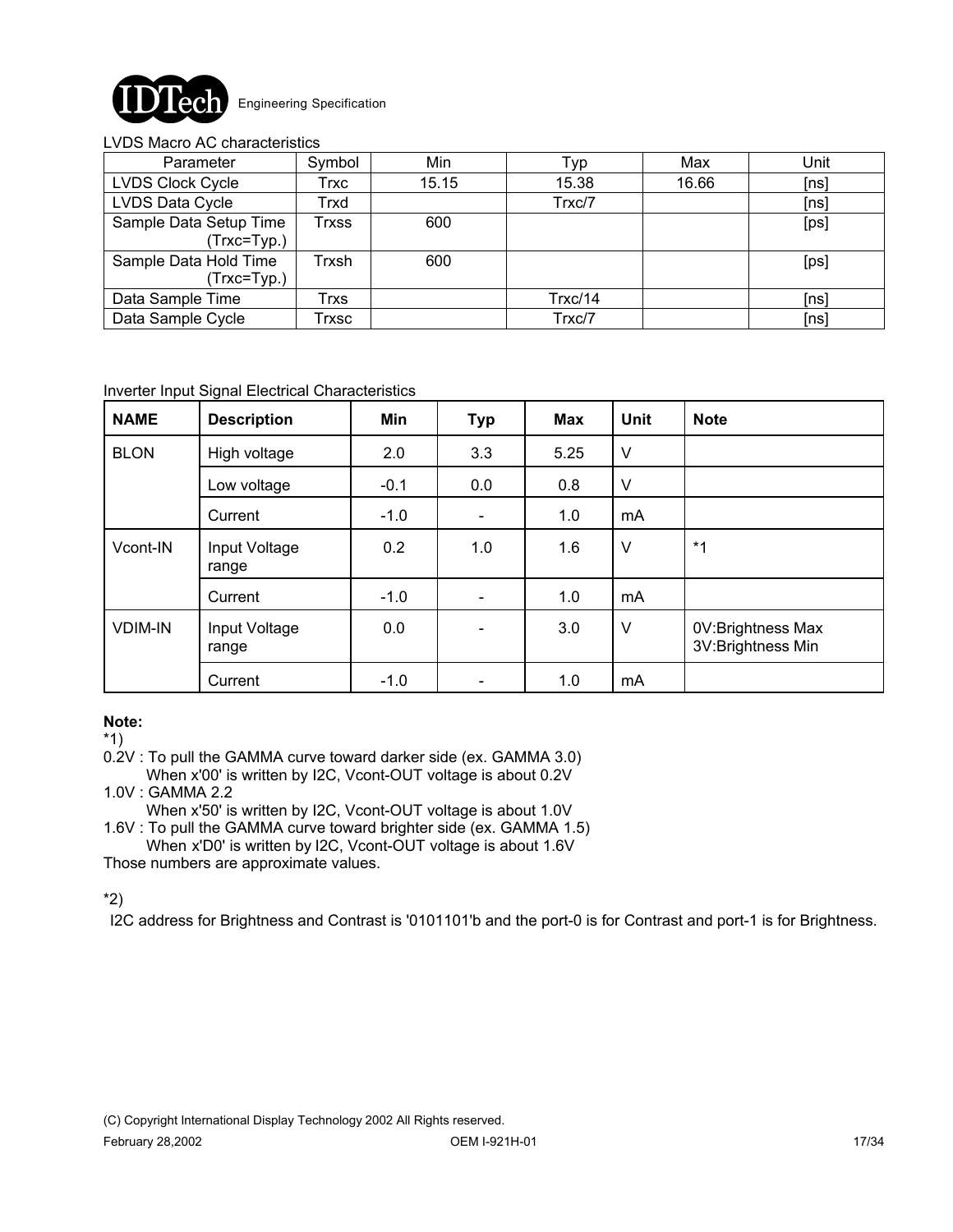

## **5.4 Inverter Connector Signal Description**

| PIN#     | <b>SIGNAL NAME</b> | <b>Description</b>                |
|----------|--------------------|-----------------------------------|
| $1 - 5$  | VBL                | +12.0V Power Source for backlight |
| $6 - 10$ | RTN.               | Ground for VBL line               |
| 11       | (RESERVED)         |                                   |
| 12       | (RESERVED)         |                                   |

#### Inverter Connector Signal Description

#### Inverter Input Signal Electrical Characteristics

| <b>NAME</b> | <b>Description</b>               | Min  | Typ | <b>Max</b> | Unit | <b>Note</b> |
|-------------|----------------------------------|------|-----|------------|------|-------------|
| <b>VBL</b>  | <b>B/L Unit Drive</b><br>Voltage | 11.4 | 12  | 12.6       |      |             |

### **5.5 DC/DC Connector Singal Description**

DC/DC Connector Signal Description

|         | $\mid$ PIN # $\mid$ SIGNAL NAME | <b>Description</b>                                                       |
|---------|---------------------------------|--------------------------------------------------------------------------|
| $1 - 4$ | <b>RTN</b>                      | Ground for Vin line                                                      |
| $5 - 8$ | Vin                             | +12.0V Power Supply for LCD Driver Cards (Except Inverter and Backlight) |

#### DC/DC Input Signal Electrical Characteristics

| <b>NAME</b> | <b>Description</b>         | Min  | Typ         | <b>Max</b> | Unit | <b>Note</b> |
|-------------|----------------------------|------|-------------|------------|------|-------------|
| Vin         | Logic/LCD Drive<br>Voltage | 11.4 | $-12$<br>▎∠ | 12.6       |      |             |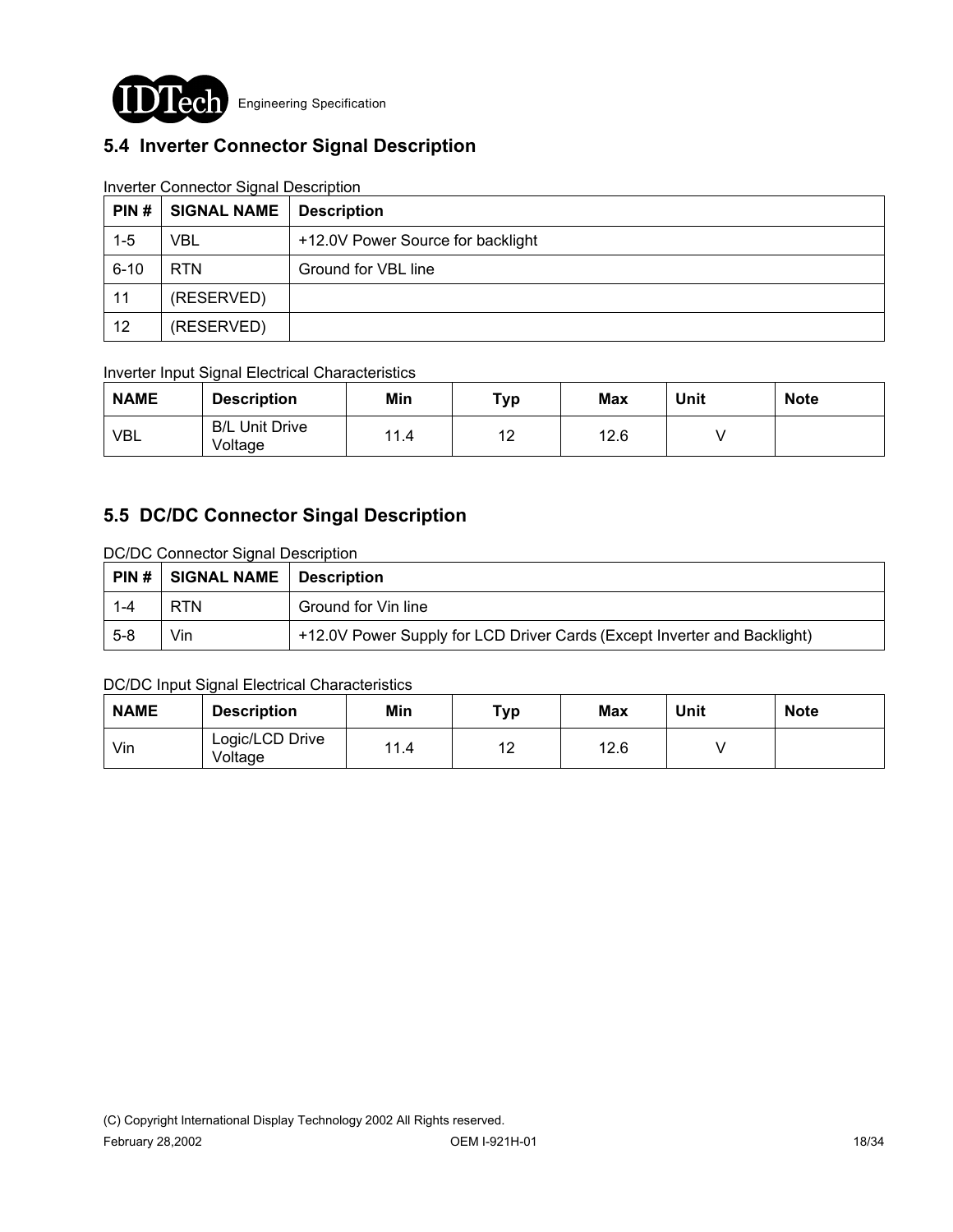

The following chart is the VDIM vs Dimming Range for your reference.

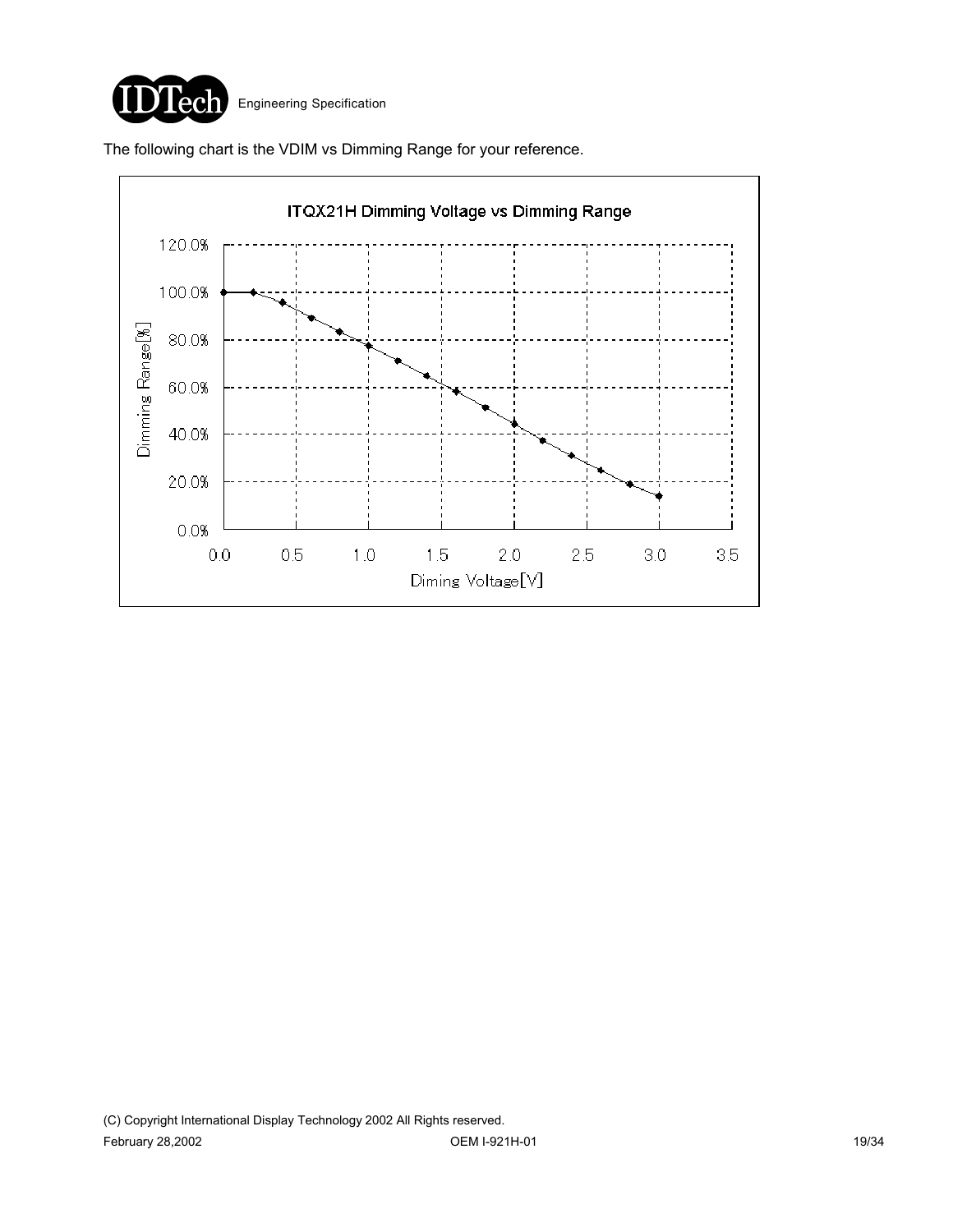

# **6.0 Pixel format image**

Screen Format

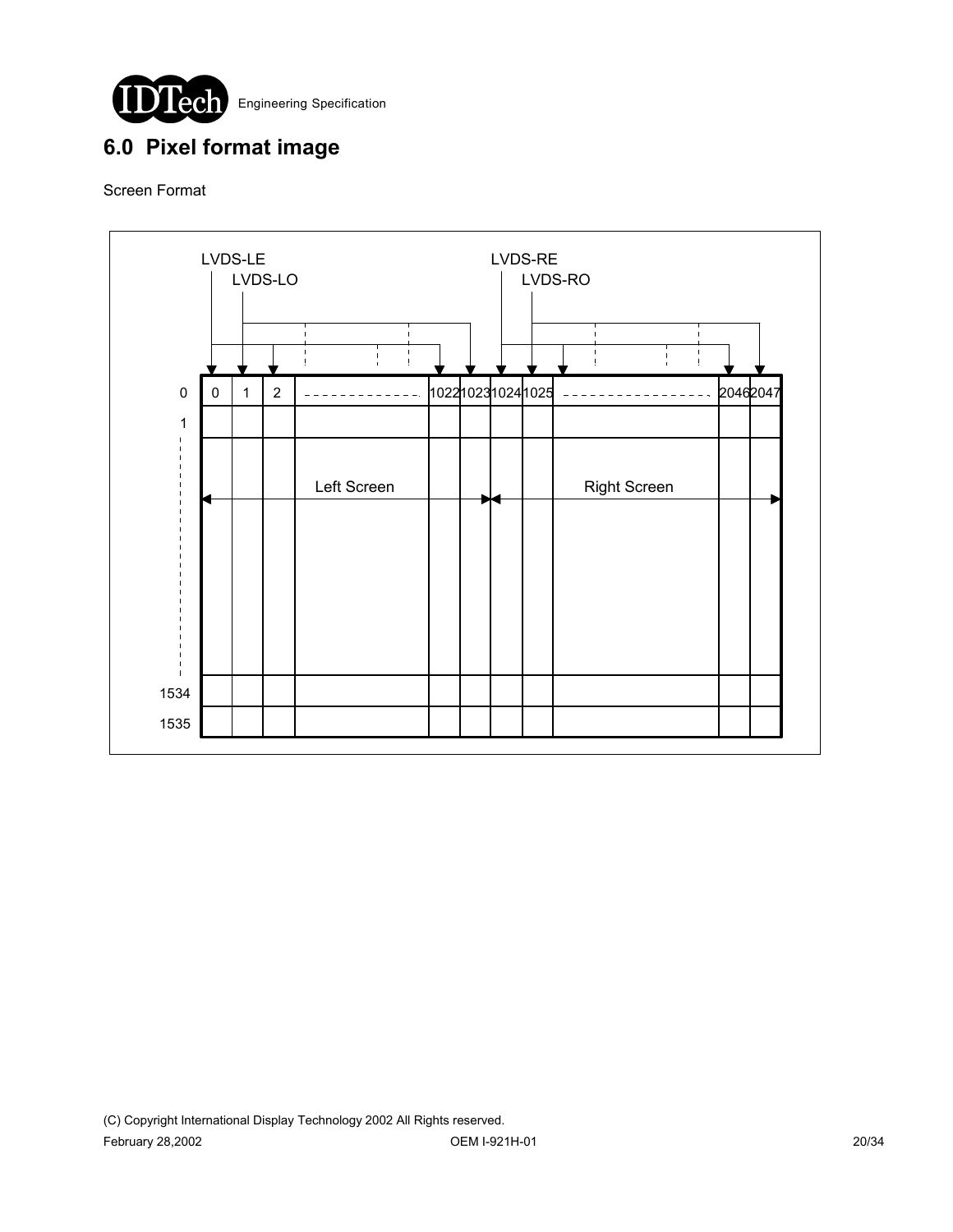

Following figure shows the relationship between the input signals and the LCD pixel format image. Each sub-pixel data(A,B,C) of an Even and the right adjacent Odd pixel unit are sampled at the same time.

#### Pixel Arrangement

|                 | Even<br>$\mathbf 0$                               | Odd<br>1                            |       | Even<br>2046                      | Odd<br>2047                                 |
|-----------------|---------------------------------------------------|-------------------------------------|-------|-----------------------------------|---------------------------------------------|
| <b>0th Line</b> | $\mathsf C$<br>B<br>A                             | $\mathbf C$<br>B<br>A               |       | B<br>C<br>A                       | $\mathsf B$<br>$\mathbf C$<br>$\mathsf{A}$  |
|                 |                                                   |                                     |       |                                   |                                             |
|                 |                                                   |                                     |       |                                   |                                             |
|                 |                                                   |                                     |       |                                   |                                             |
|                 |                                                   |                                     |       |                                   |                                             |
| 1535th Line     | $\mathbf C$<br>$\sf B$<br>$\overline{\mathsf{A}}$ | $\, {\bf B} \,$<br>$\mathbf C$<br>A | $  -$ | $\, {\sf B}$<br>$\mathsf{C}$<br>A | $\, {\bf B}$<br>$\mathbf C$<br>$\mathsf{A}$ |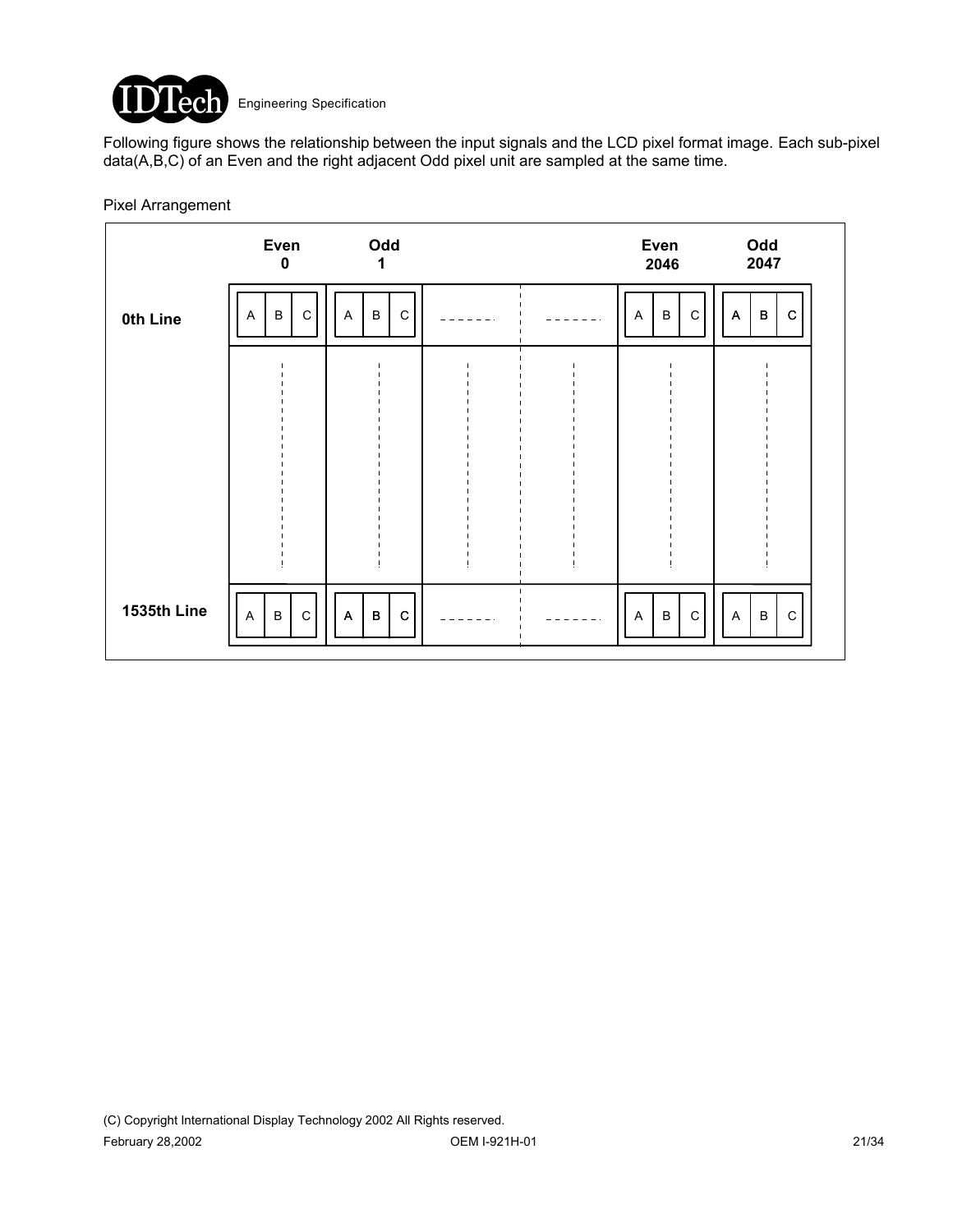

# **7.0 Interface Timings**

Following is the Video timing diagrams per channel ( a half screen refresh ) to be converted to/from the LVDS interface signals.

### **7.1 Timing Characteristics**

EVEN for LVDS-LE or LVDS-RE ODD for LVDS-LO or LVDS-RO.

Interface Timing Definition

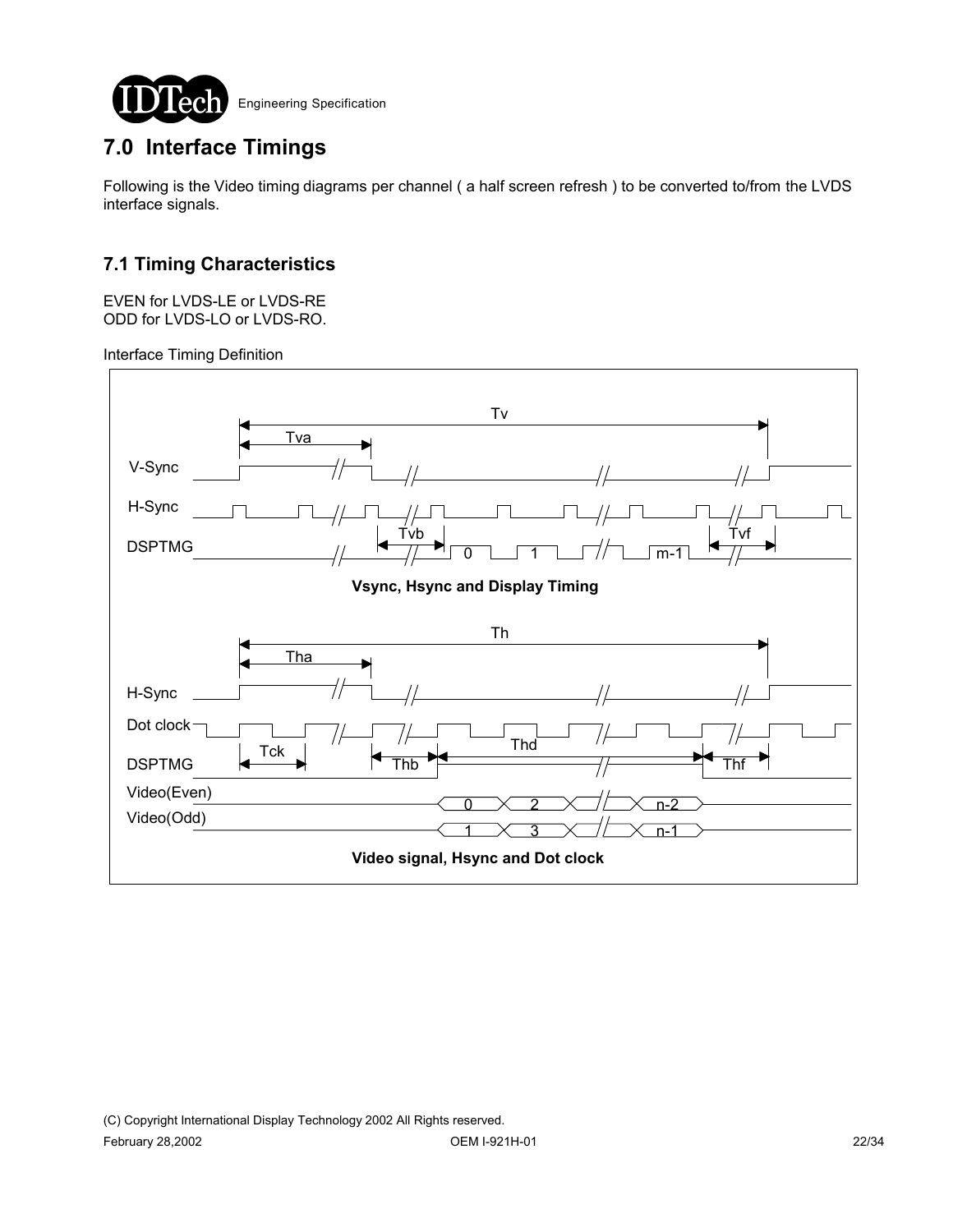

#### Timing Characteristics

| <b>Signal</b> | Item                  | <b>Symbol</b> | MIN.           | TYP.  | MAX.                     | <b>Unit</b> |
|---------------|-----------------------|---------------|----------------|-------|--------------------------|-------------|
| <b>DTCLK</b>  | Dot Clock Freq.       | Fdck          | 60             | 65    | 66                       | <b>MHz</b>  |
| <b>DTCLK</b>  | Dot Clock period      | <b>Tck</b>    | 15.15          | 15.38 | 16.66                    | ns          |
| V-Sync        | <b>Refresh Rate</b>   | 1/Tv          |                | 60    |                          | Hz          |
| V-Sync        | Frame period          | Tv            |                | 16.67 |                          | ms          |
| V-Sync        | <b>Total line</b>     | Tv            | 1546           | 1612  | 1628                     | lines       |
| V-Sync        | V-front porch         | Tvf           | 2              | 6     | 14                       | lines       |
| V-Sync        | V-active level        | Tva           | $\overline{2}$ | 12    | 14                       | lines       |
| V-Sync        | V-back porch          | Tvb           | $\overline{7}$ | 58    | 64                       | lines       |
| V-Sync        | V-Blank               | Tvf+Tva+Tvb   | 11             | 76    | 92                       | lines       |
| <b>DSPTMG</b> | <b>Display Lines</b>  | m             | -              | 1536  | $\blacksquare$           | lines       |
| H-Sync        | H-Scan Rate           | 1/Th          | 92.86          | 96.72 | 96.72                    | <b>KHz</b>  |
| H-Sync        | H-Scan Rate           | <b>Th</b>     | 10.34          | $*1$  | 10.77                    | <b>us</b>   |
| H-Sync        | Cycle                 | <b>Th</b>     | 640            | 672   | 700                      | Tck         |
| H-Sync        | H-front porch         | Thf           | 8              | 12    | 188                      | <b>Tck</b>  |
| H-Sync        | H-active level        | Tha           | 8              | 68    | 188                      | Tck         |
| H-Sync        | H-back porch          | Thb           | 8              | 80    | 188                      | <b>Tck</b>  |
| H-Sync        | H-Blank               | Thf+Tha+Thb   | 128            | 160   | 188                      | <b>Tck</b>  |
| <b>DSPTMG</b> | Display clocks        | Thd           |                | 512   |                          | <b>Tck</b>  |
| <b>DSPTMG</b> | <b>Display Pixels</b> | n             | ÷,             | 1024  | $\overline{\phantom{a}}$ | pixels      |

**Note:** Typical value is based on VESA STANDARD ( XGA 60Hz ). H/V-Sync Polarity can be both Positive and Negative. DSPTMG should be Active High.

V-Sync should not be changed at H-Sync leading edge ( +/- 6 Tck ).

Even Dot clock and Odd Dot clock in each channel should have completely the same clock source. The skew should be within +/- 2ns.

Dot Clocks of the Left and Right channels should have completely the same clock source. But the skew between those clocks does not need to be cared.

The skews of all the other signals ( H-Sync, V-Sync, DSPTMG and Video data ) should be synchronized between Left and Right channels and should be within  $+/-$  4 dot clocks, respectively.

**\*1** For this value, the smaller, the better.

(C) Copyright International Display Technology 2002 All Rights reserved.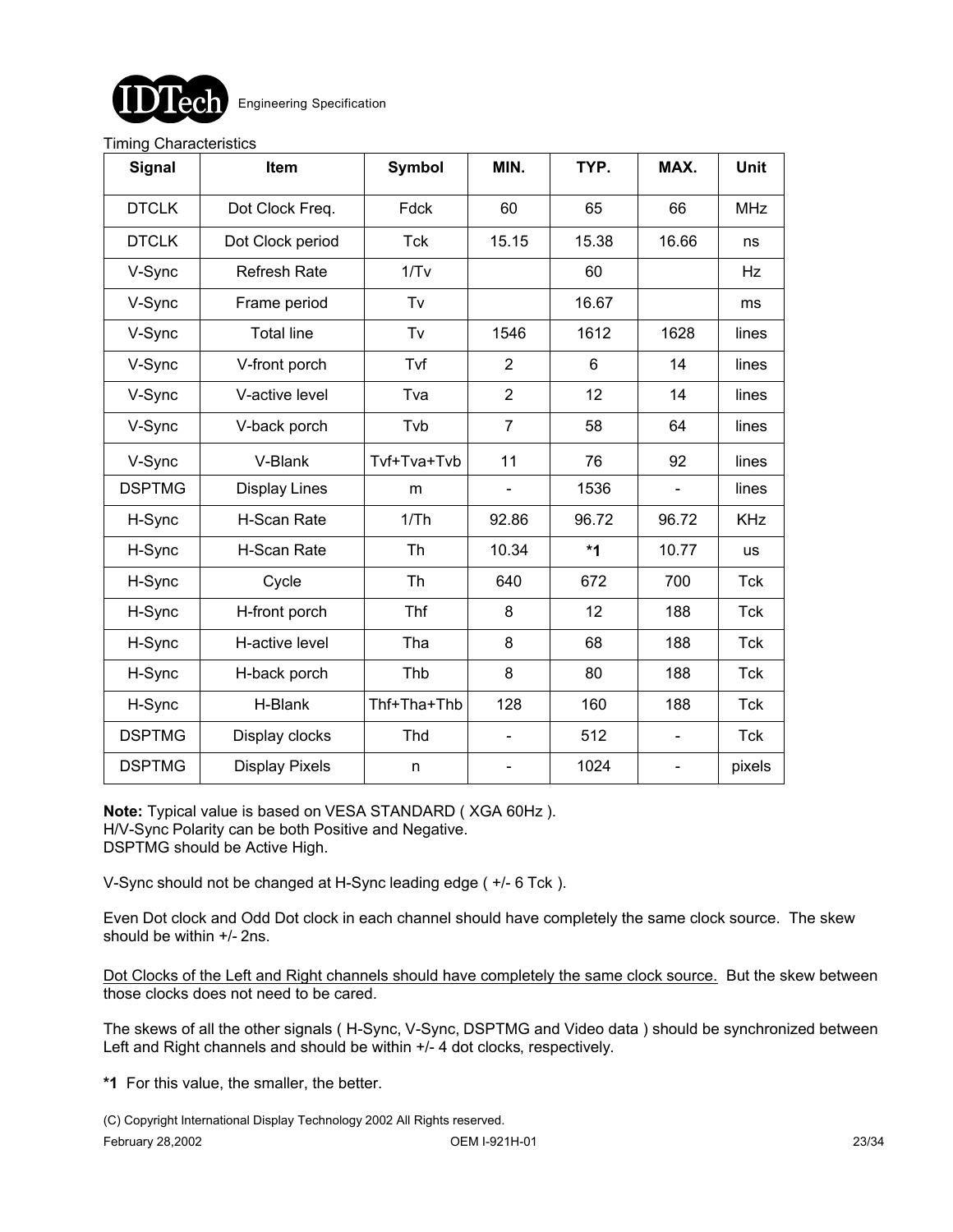

# **8.0 Power Consumption**

Input power specifications are as follows;

| <b>SYMBOL</b> | <b>PARAMETER</b>                            | Min  | <b>Typ</b> | <b>Max</b> | <b>UNITS</b> | <b>CONDITION</b>                   |
|---------------|---------------------------------------------|------|------------|------------|--------------|------------------------------------|
| Vin           | Logic/LCD Drive<br>Voltage                  | 11.4 | 12         | 12.6       | $\vee$       |                                    |
| lin           | Vin Current                                 |      | 1.2        | 1.4        | A            | $V$ in=12 $V$                      |
| Pin           | Vin Power                                   |      | 14.4       | 16         | W            | $V$ in=12 $V$<br>All White Pattern |
| Vin rp        | Allowable Logic/LCD<br>Drive Ripple Voltage |      |            | 100        | mVp-p        |                                    |
| Vin ns        | Allowable Logic/LCD<br>Drive Ripple Noise   |      |            | 100        | mVp-p        |                                    |
| <b>VBL</b>    | <b>Backlight power</b><br>Voltage           | 11.4 | 12         | 12.6       | $\vee$       |                                    |
| <b>PBL</b>    | <b>Backlight Power</b><br>consumption       |      | 44         | 48         | W            | Brightness=max                     |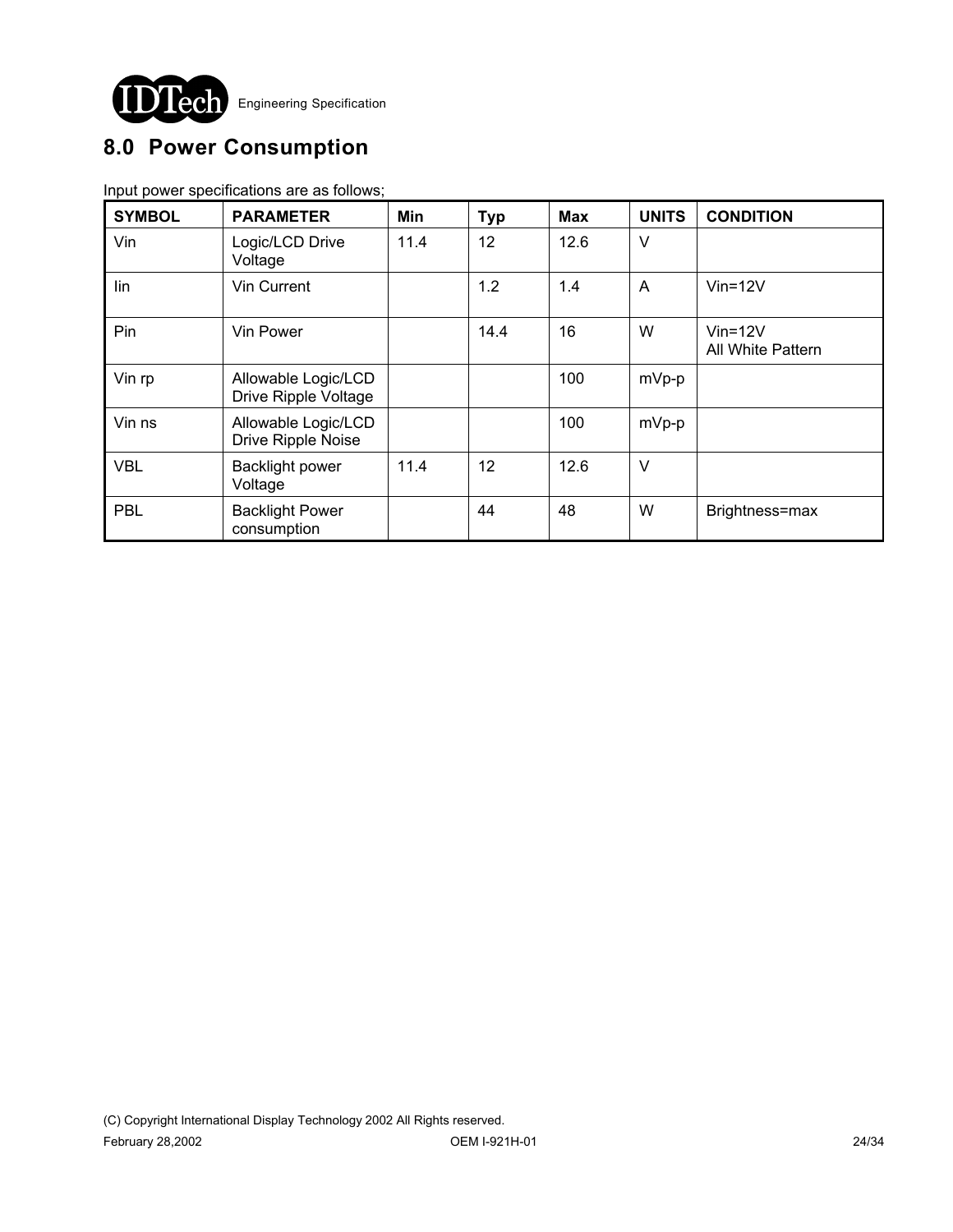

# **9.0 Power ON/OFF Sequence**

Vin power and lamp on/off sequence is as follows. Interface signals are also shown in the chart. Signals from any system shall be Hi-Z state or low level when Vin is off.

Vin/VBL/Signals Power On/Off Sequence Requirements

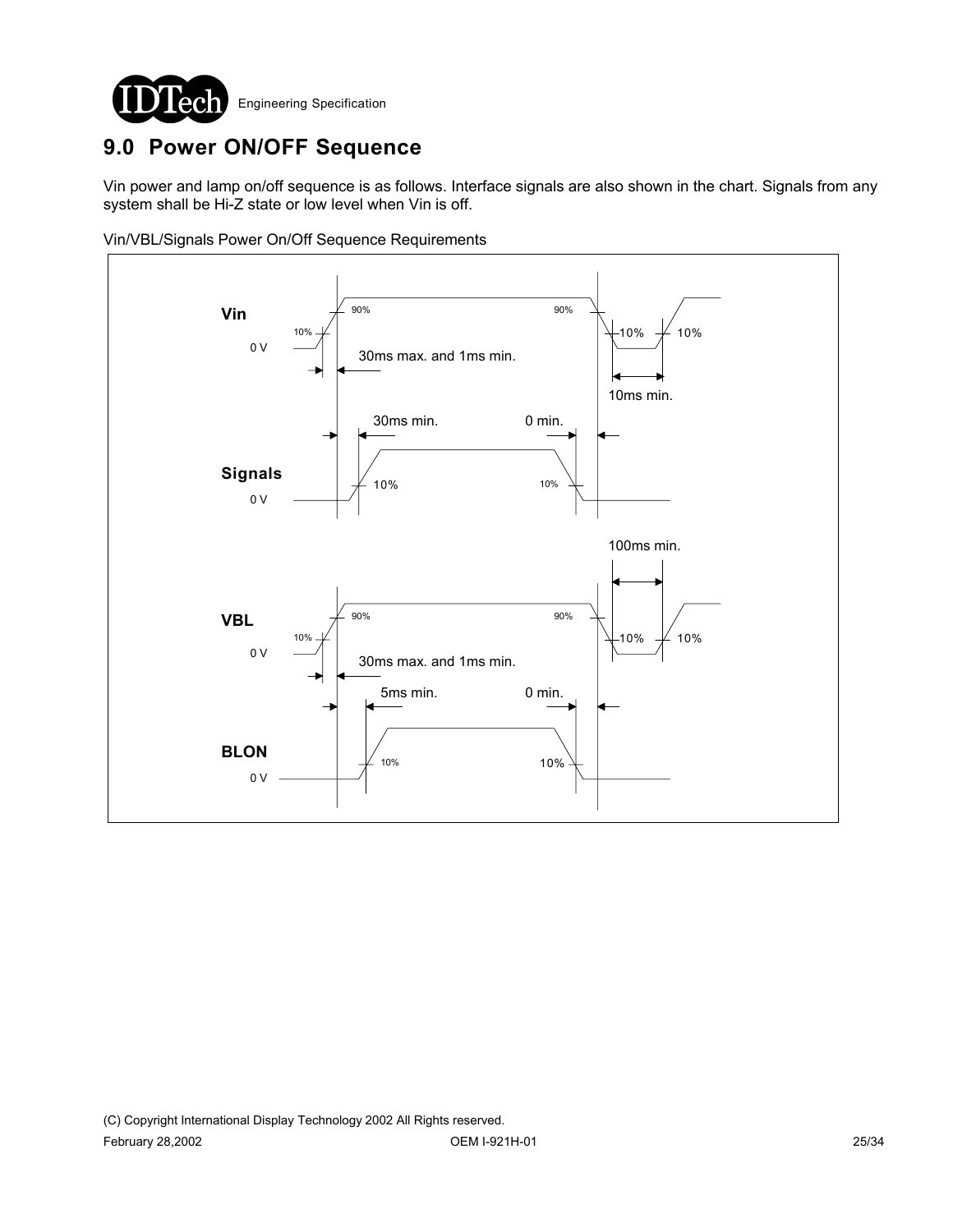

# **10.0 I2C Specification**

Following describes the I2C specifications equipped in the LCD module. Since the DAC ( DALLAS DS1803 ) is used for Brightness and Contrast, please refer to its own specifications in detail. 2 signals ( SCLK and SDATA ) in the LCD module interface are used for the DAC.

The address for DAC is '0101101'b. Its port-0 is for Contrast and its port-1 is for Brightness.

Reserved addresses are from '0010000'b to '0011111'b and from '0110000'b to '0111111'b.

### **10.1 I2C Feature Summary**

- Standard mode ( 100KHz max ) support
- 3.3V interface
- Slave mode operation only

### **10.2 Electrical Specification**

2 signals ( SCLK and SDATA ) are equipped at the LCD module interface. SCLK is the clock input as SCL and SDATA is the data input/output as SDA. These signals should be driven by Open-Drain or Open-Collector without any pull-up resister. Both signals are pulled up by 5.1K ohm resisters to 3.3V typ respectively in the LCD module.

Electrical Specification of C/A

|                                        | Symbol      | Min    | Max | Unit |
|----------------------------------------|-------------|--------|-----|------|
| Input Low voltage<br>$(*1)$            | Vil         | $-0.5$ | 0.5 |      |
| Input High voltage<br>$(*2)$           | Vih         | 2.3    | 3.6 |      |
| Input Hysteresis voltage               | <b>Vhys</b> | 0.4    |     |      |
| Input leakage current                  |             | $-30$  | 30  | uA   |
| @ Vil-Min or Vih-Max (*3)              |             |        |     |      |
| Output Low voltage                     | Vol         |        | 0.5 |      |
| High<br>Output<br>impedance<br>leakage | loh         | $-30$  | 30  | uA   |
| current(*3)                            |             |        |     |      |
| Input capacitance                      |             |        | 35  | рF   |

NOTE :

\*1 : Vil (typ) =  $0.9V$ 

\*2 : Vih (typ) = 1.8V

\*3 : without pull up resisters ( 5.1K ohm )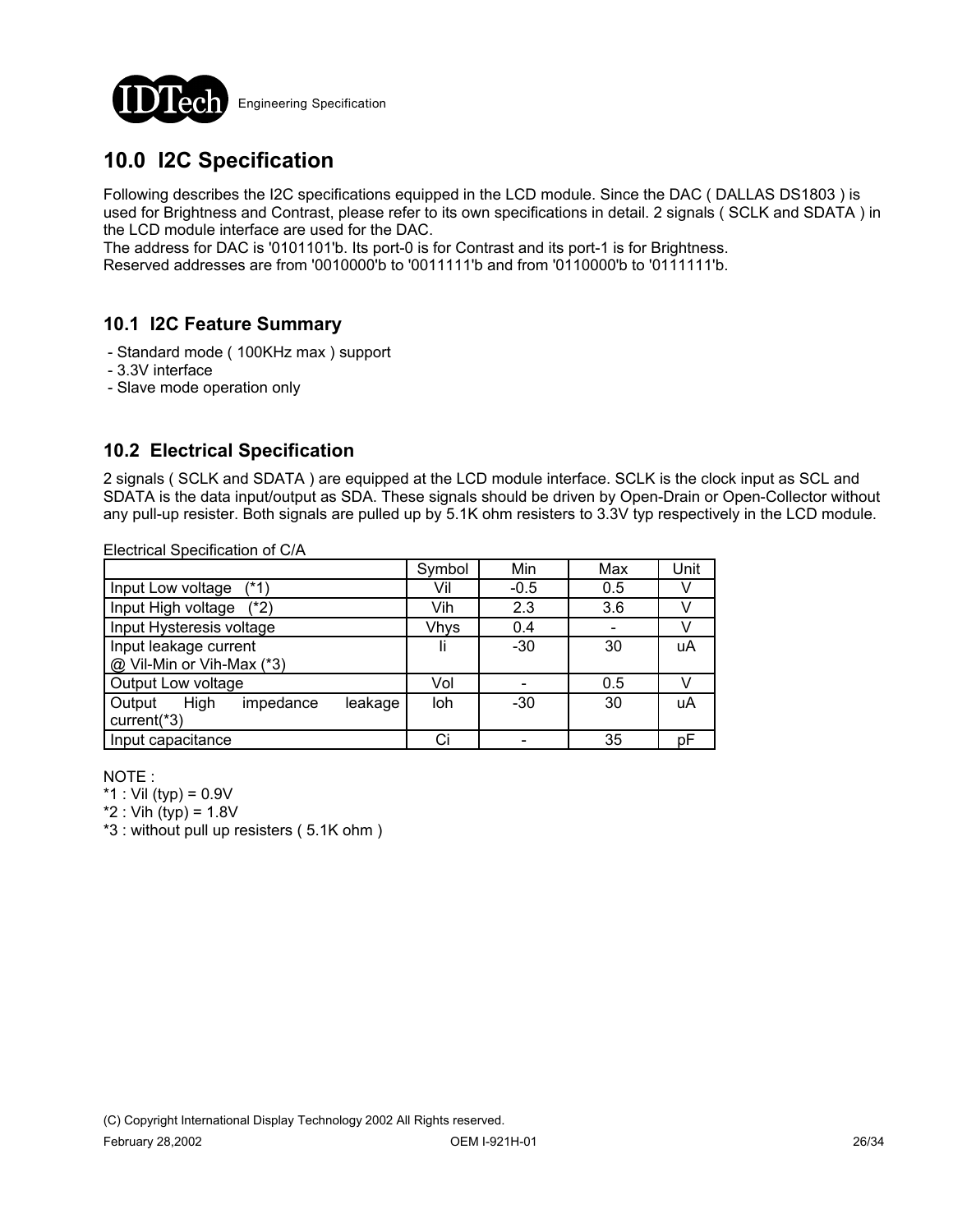

### **10.3 Timing Specification**

In the following figure and table, Slave is the control ASICs in the LCD module and Master is the controller to drive the LCD module.

"S" is the START condition and "P" is the STOP condition.

I2C Bus timing



| Timing Specification of C/A |  |  |  |  |
|-----------------------------|--|--|--|--|
|-----------------------------|--|--|--|--|

|                                                  | Symbol       | Min      | Max  | Unit       |
|--------------------------------------------------|--------------|----------|------|------------|
| Frequency of SCL                                 | fSCL         | $\Omega$ | 100  | <b>KHz</b> |
| Bus Free Time from STOP to START                 | tBUF         | 4.7      |      | <b>us</b>  |
| Setup time of START                              | tSU:STA      | 4.7      |      | <b>us</b>  |
| Hold time of START                               | tHD:STA      | 4.0      |      | <b>us</b>  |
| Low time of SCL                                  | tLOW         | 4.7      |      | <b>us</b>  |
| High time of SCL                                 | <b>tHIGH</b> | 4.0      |      | <b>us</b>  |
| Data hold time for Slave                         | tHD:DAT      | 0        |      | <b>us</b>  |
| Data setup time for Slave                        | tSU:DAT      | 250      |      | ns         |
| Data change from SCL falling edge (to<br>Master) | tCH:DAT      | 300      | 900  | ns         |
| Rise time<br>Vil-Max --> Vih-Min                 | tR           |          | 1000 | ns         |
| Fall time<br>Vil-Max <-- Vih-Min                 | tF           |          | 300  | ns         |
| Setup time of STOP                               | tSU:STO      | 4.0      |      | <b>us</b>  |
| Spike suppression                                | tSP          |          | 50   | ns         |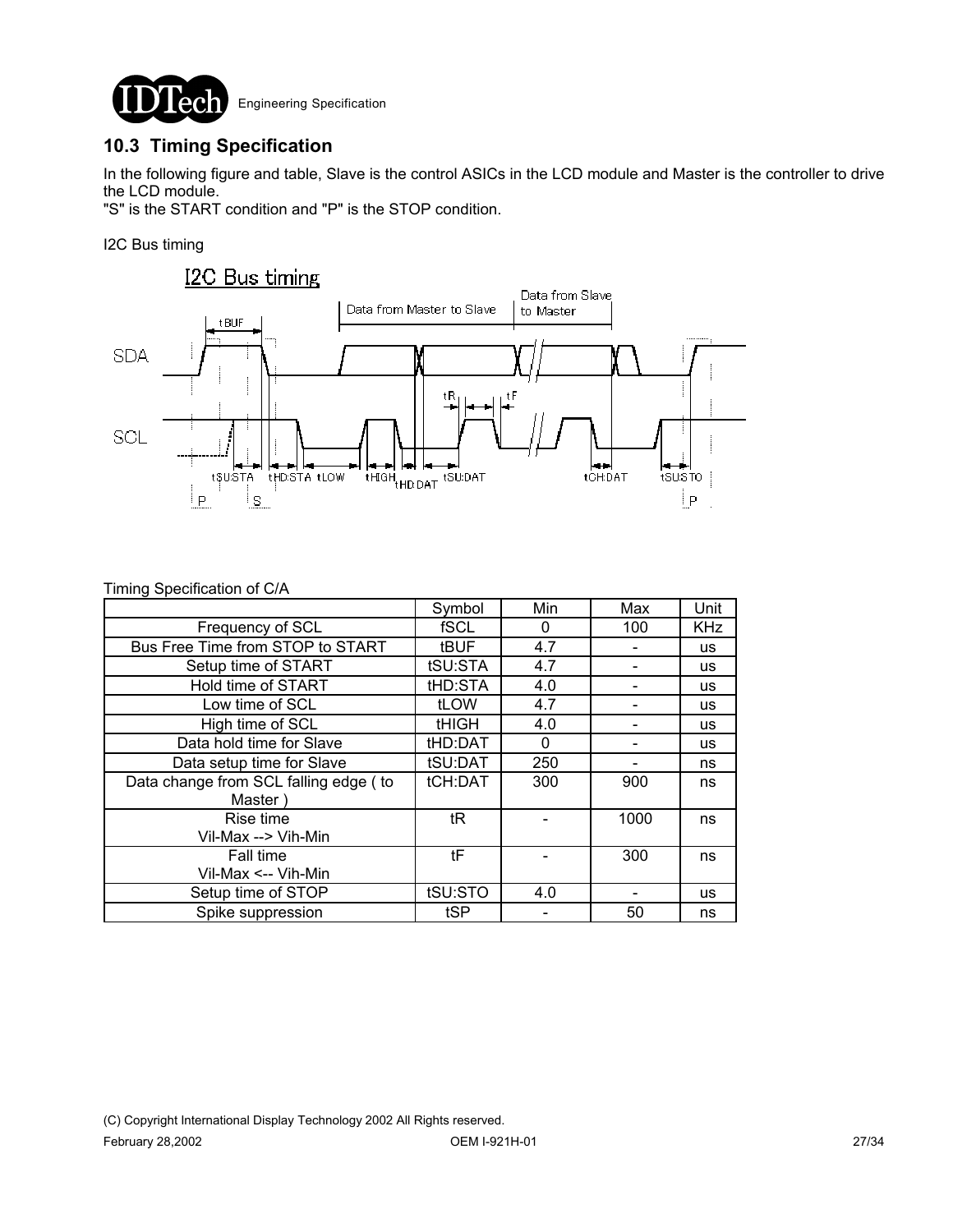DTech Engineering Specification I



# **11.0 Mechanical Characteristics**

(C) Copyright International Display Technology 2002 All Rights reserved. February 28,2002 OEM I-921H-01 28/34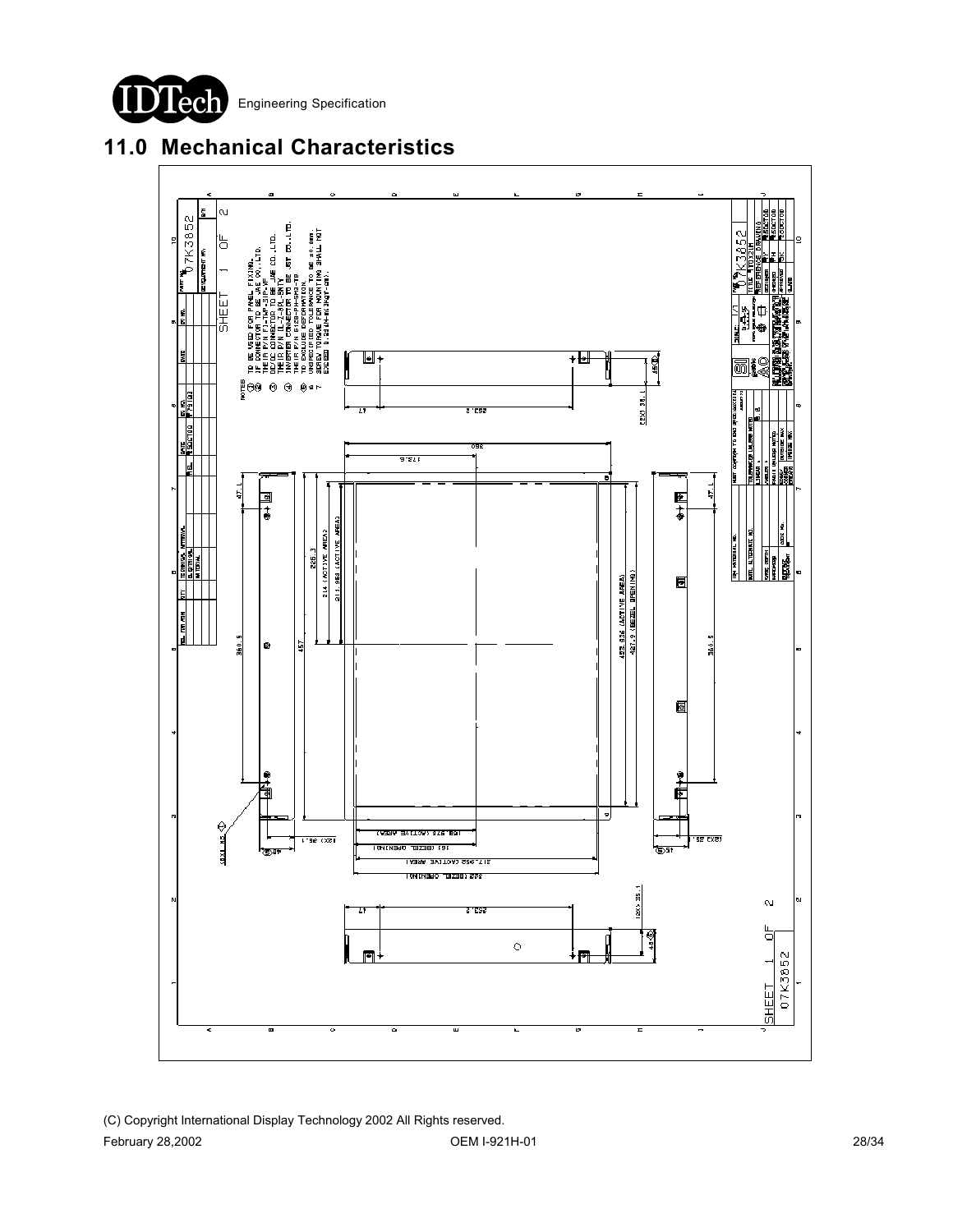

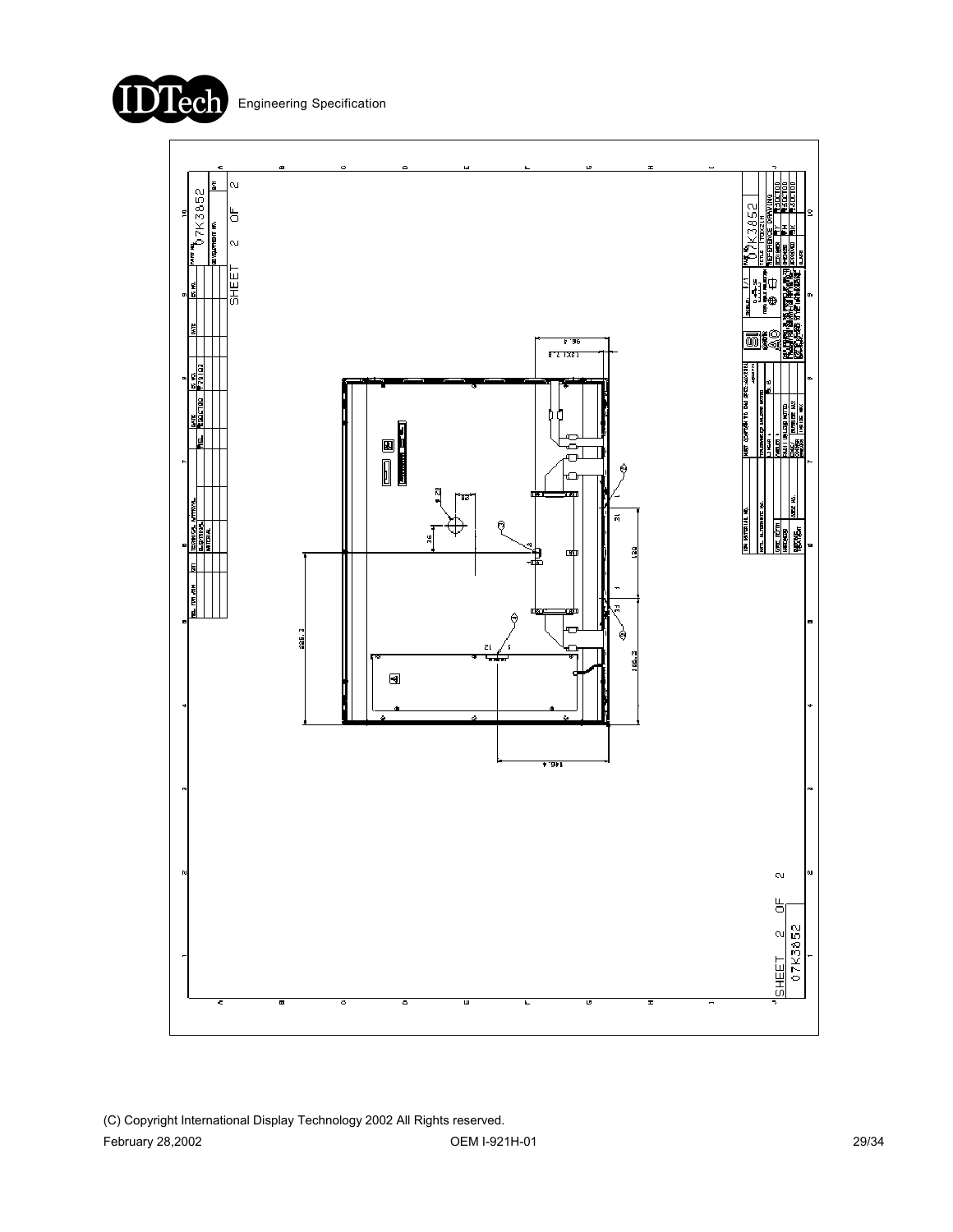

# **12.0 National Test Lab Requirement**

The display module is authorized to Apply the UL Recognized Mark.

#### **Conditions of Acceptability**

- This component has been judged on the basis of the required spacings in the Standard for Safety of Information Technology Equipment, Including Electrical Business Equipment, CAN/CSA C22.2 No.950-95 \*UL 1950, Third Edition, including revisions through revision date March 1,1998, which are based on the Fourth Amendment to IEC 950, Second Edition, which would cover the component itself if submitted for Listing.
- The inverter output circuit supplied with this model is a limited Current Circuit.
- The units are intended to be supplied by SELV.
- The terminals and connectors are suitable for factory wiring only.
- The terminals and connectors have not been evaluated for field wiring.
- ! A suitable Electrical and Fire enclosure shall be provided.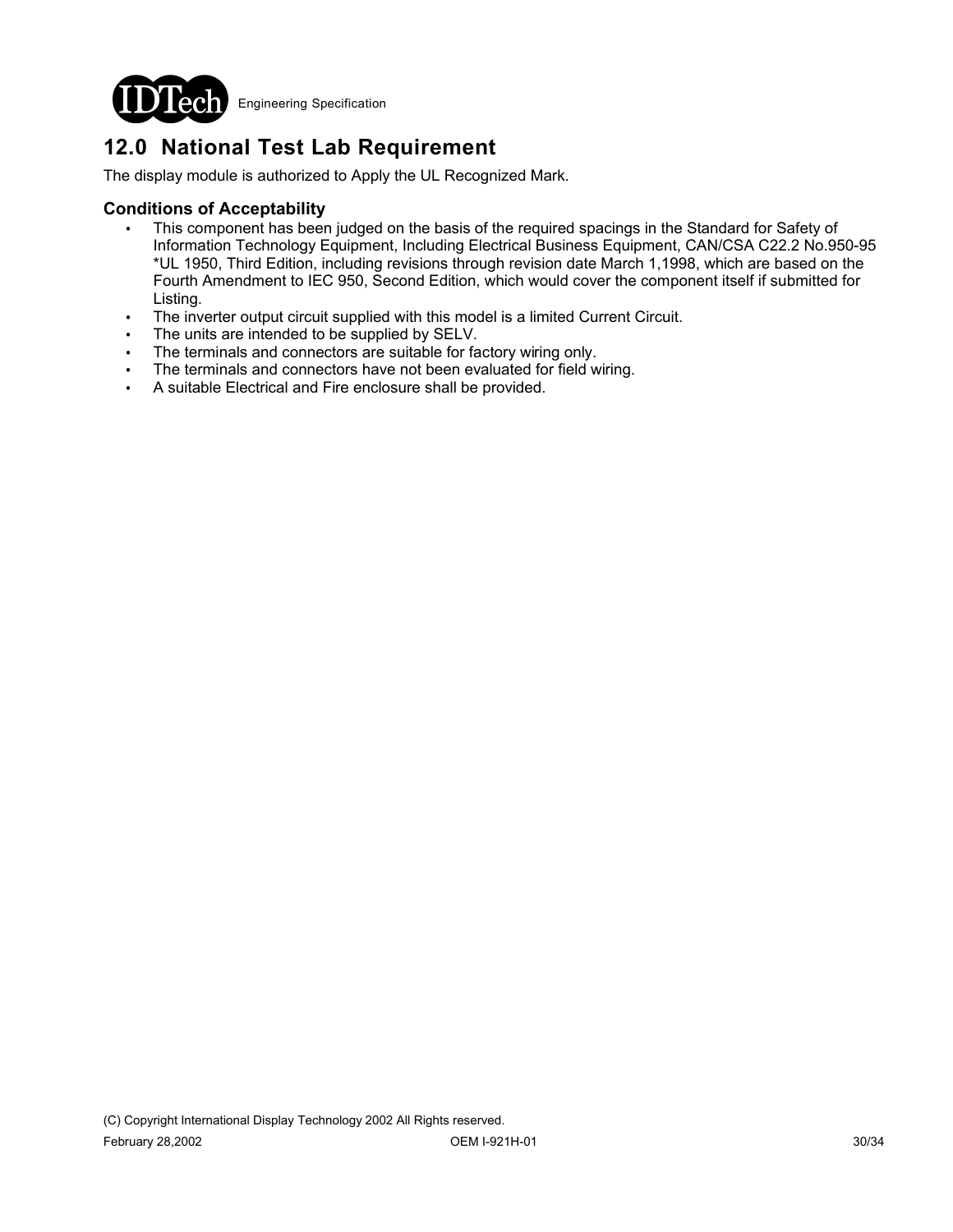

# **13.0 Application Note**

This section describes some outstanding characteristics of ITQX21H module and also describes some design recommendations.

### **13.1 Luminance vs Temperature**

The following chart shows the initial luminace transition coming along with the module temperature.



### **13.2 Design Recommendation**

This chapter describes the recommendation when monitor frame is designed.

### **13.2.1 Recommendations for cooling**

The ITQX21H is a high luminance and high resolution panel and produces some heat. Inadequate cooling can result in damage to the module or the monitor unit.

COOLING FANS ARE STRONGLY RECOMMENDED TO ENSURE CORRECT TEMPERATURE OPERATION.

Because of the large panel size the use of 2 fans is recommended.

The recommended position of the fans is to supplement the normal convective flow. The optimum configuration would be to input cool air at the base of the panel and exhaust hot air at the top. The exact size, position, and flow rates are a function of the monitor enclosure design. Please refere to the maximum operating temperatures of the various components to verify the design.

(C) Copyright International Display Technology 2002 All Rights reserved.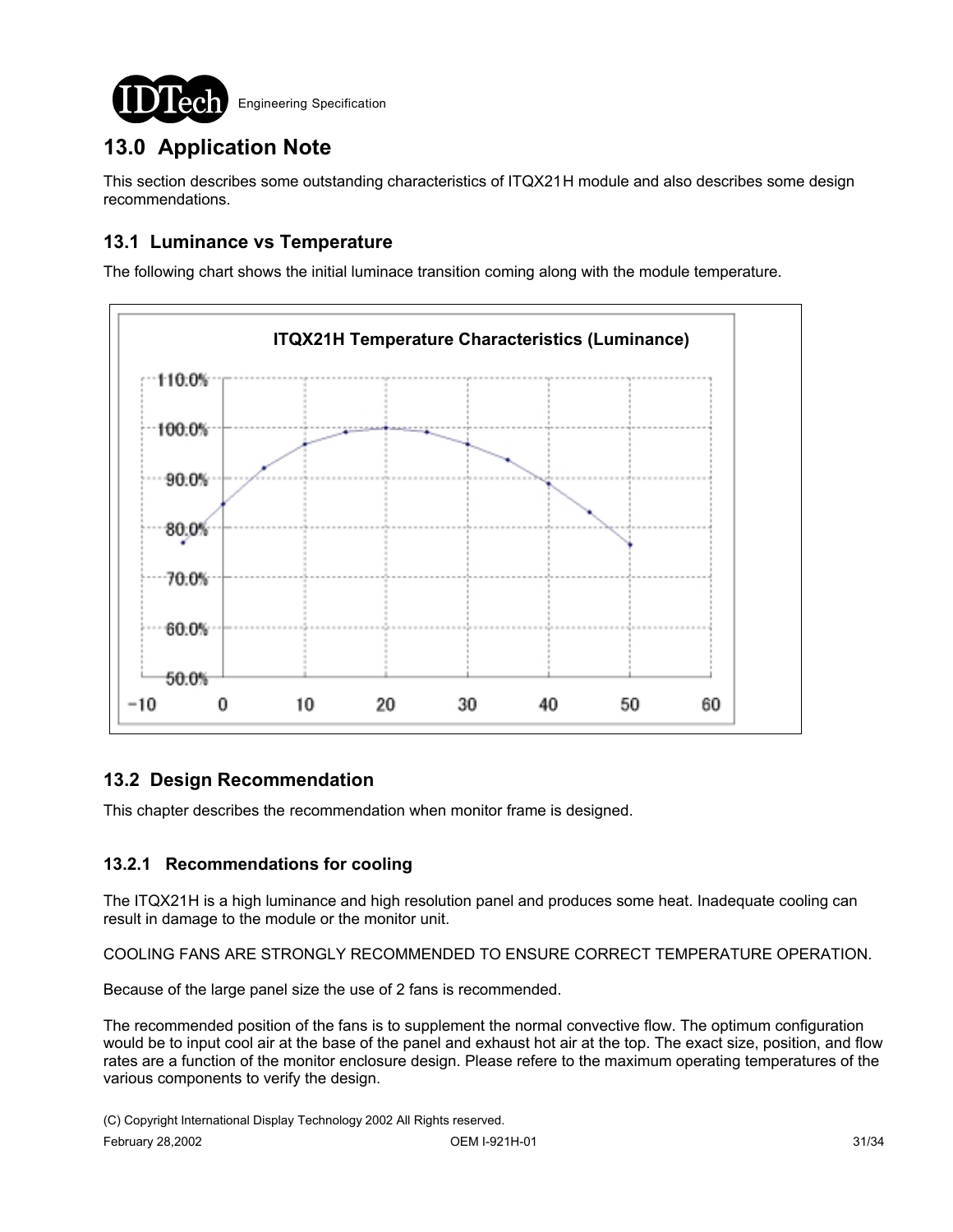

\*\*\* Reference \*\*\*

See the rear side of module below;



- ABSOLUTELY NECESSARY POINTS are next two components. (6) X-DRIVER (Will get very hot.) and

(1) Choke Coil

- Backlight Inverter (2) Transformer

- DC/DC Card (3) Choke Coil

- PCB-X (4), (5) Gate Array

The table below shows the maximum component temperature Spec.

| Component             | Max. Temperature Spec. (degree C) |  |
|-----------------------|-----------------------------------|--|
| Gate Array            | 100                               |  |
| X-Driver              | 85                                |  |
| Choke Coil(Inverter)  | 105                               |  |
| Transformer(Inverter) | 100                               |  |
| Choke Coil(DC/DC)     | 105                               |  |
| Polarizer(Cell)       | 60                                |  |

(C) Copyright International Display Technology 2002 All Rights reserved.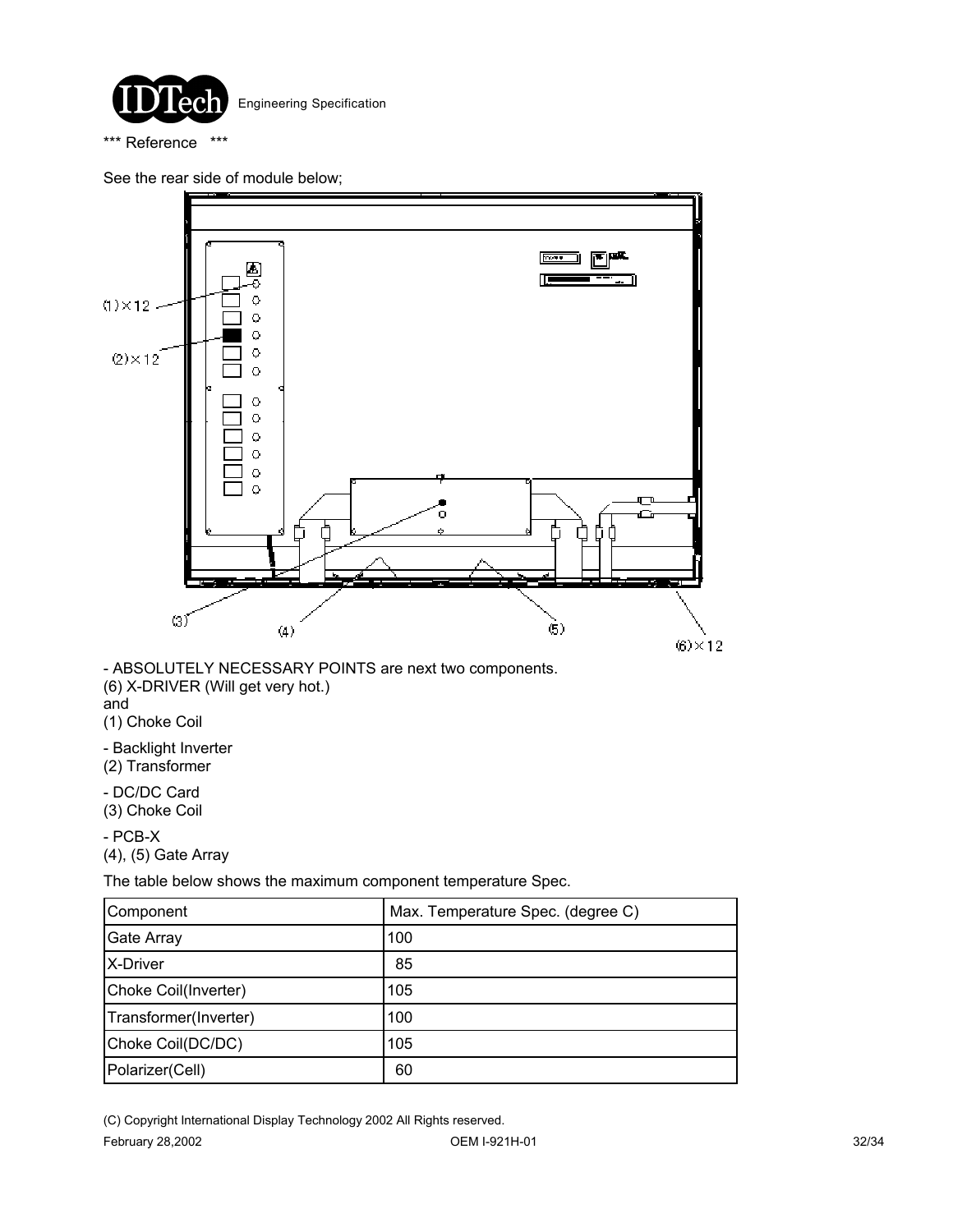

### **13.2.2 Mechanical recommendation for monitor enclosure design.**

This TFT module uses IPS technology to enhance viewing angle, this technology is weak against twisting and bending forces.

These forces cause bad FOS quality, such a un uniformity.

In order to keep original FOS quality, please following instruction at manufacturing and designing.

- 1. After installation of the TFT Module into an enclosure, do not twist nor bent the TFT Module even momentary.
- 2. At designing the enclosure, it should be taken into below consideration. otherwise the TFT Module occur uniformity problem.
- 2-1. Material of chassis or bracket to mounting TFT module should be hard material, stainless or SECC or SPCC. Material thickness should be exceeded 1mm.

- 2-2. No bending/ twisting forces are applied to the TFT Module from out side.
- 2-3. No pushing force for EMI grounding using metal fingers or gasket TFT metal bezel, to push glass surface by TFT metal bezel opening edge, is applied to TFT module metal bezel wall.
- 2-4. At designing system front plastic bezel, do not touch and push glass surface to avoid un uniformity.

#### **13.2.3 Recommendation of designing monitor which uses ITQX21H for EMC Compliance**

#### **A. Chassis and Frame Ground of Monitor**

- 1. LCD Module should be covered by metal chasis over all except front side. the chasis of the monitor's interface card should be designed as separate parts with the chasis of the LCD module. Holes on the partition wall between the two chasis shold be as small as possible to pass through the cables. The two chassis should be contacted each other with low impedance.
- 2. Monitor's chasis(equal chasis of LCD module)should have the contact with the frame ground of voltage source(Power FG) with low impedance.
- 3. The chasis of LCD module should have the contact with the surrounding of front bezel by finger or something at intervals of less than 1 inch.
- 4. The ground of the monitor's interface card should be contacted with its chasis with low impedance.
- 5. The holes for thermal radiation, on chasis of LCD module or monitor's interface card, should be less than 1 inch in diameter, at intervals of less than 1 inch. We recommend the holes are about 5mm in diameter, at intervals of about 10mm to 15mm.